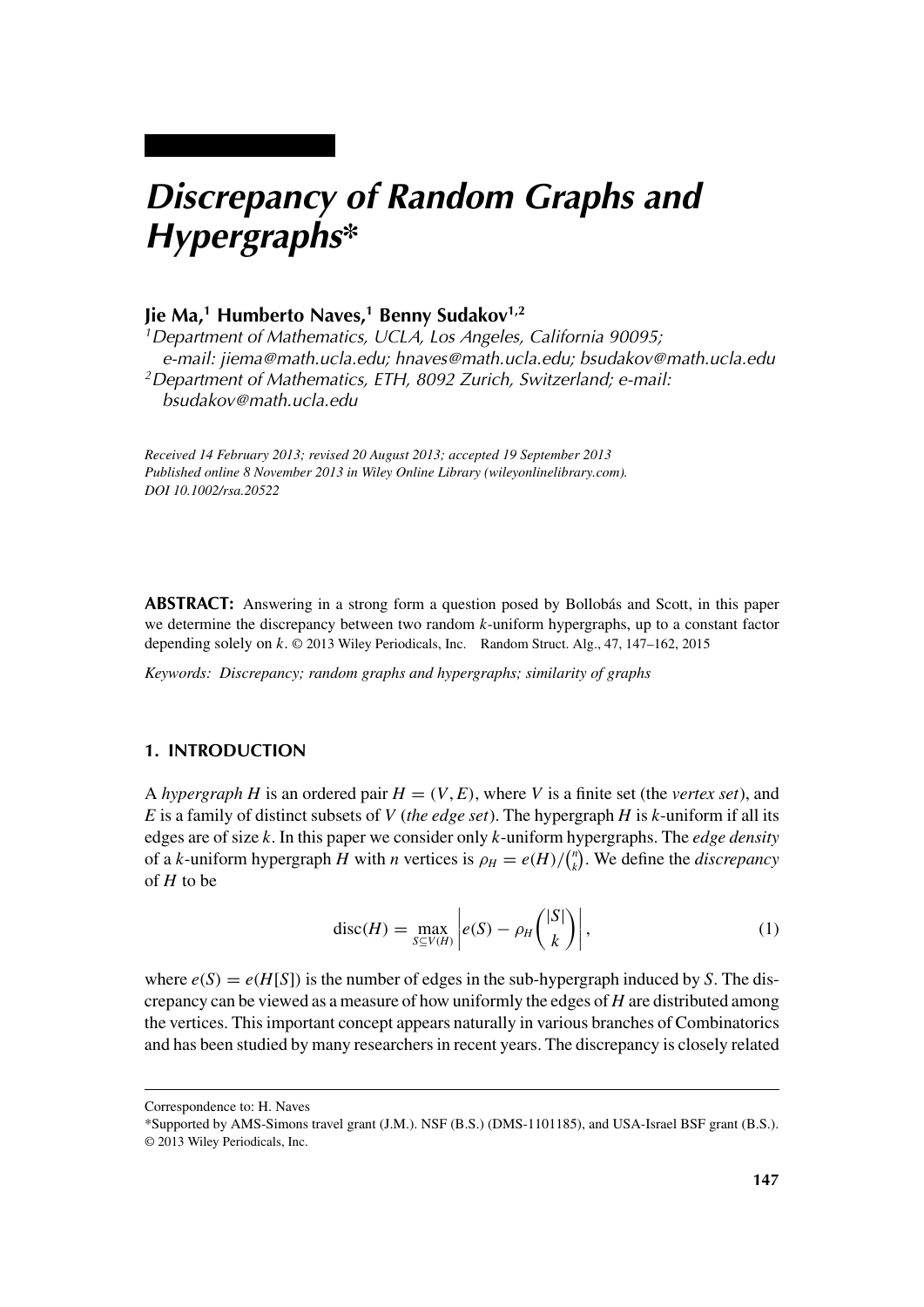to the theory of quasi-random graphs (see [7]), as the property disc( $G$ ) =  $o(|V(G)|^2)$  implies the quasi-randomness of the graph *G*.

Erdős and Spencer [9] proved that for  $k \ge 2$ , any k-uniform hypergraph *H* with *n* vertices has a subset *S* satisfying  $\left| e(S) - \frac{1}{2} \binom{|S|}{k} \right|$  $\left| \sum_{k=1}^{S(n)} \right| \geq cn^{\frac{k+1}{2}}$ , which implies the bound disc $(H) \geq cn^{\frac{k+1}{2}}$ for *k*-uniform hypergraphs *H* of edge density  $\frac{1}{2}$ . Erdős, Goldberg, Pach and Spencer [8] obtained a similar lower bound for graphs of edge density smaller than  $\frac{1}{2}$ . These results were later generalized by Bollobás and Scott in [3], who proved the inequality disc( $H$ )  $\geq$  $c_k \sqrt{rn}^{\frac{k+1}{2}}$  for *k*-uniform hypergraphs *H*, whenever  $r = \rho_H (1 - \rho_H) \ge 1/n$ . The random hypergraphs show that all the aforementioned lower bounds are optimal up to constant factors. For more discussion and general accounts of discrepancy, we refer the interested reader to Beck and Sós [2], Bollobás and Scott [3], Chazelle [6], Matoušek [11] and Sós [12].

A similar notion is the relative discrepancy of two hypergraphs. Let *G* and *H* be two *k*uniform hypergraphs over the same vertex set *V*, with  $|V| = n$ . For a bijection  $\pi : V \to V$ , let  $G_{\pi}$  be obtained from *G* by permuting all edges according to  $\pi$ , i.e.,  $E(G_{\pi}) = \pi(E(G))$ . The *overlap* of *G* and *H* with respect to  $\pi$ , denoted by  $G_{\pi} \cap H$ , is a hypergraph with the same vertex set *V* and with edge set  $E(G_\pi) \cap E(H)$ . The *discrepancy of G with respect to H* is

$$
\operatorname{disc}(G,H) = \max_{\pi} \left| e(G_{\pi} \cap H) - \rho_G \rho_H \binom{n}{k} \right|,\tag{2}
$$

where the maximum is taken over all bijections  $\pi : V \to V$ . For random bijections  $\pi$ , the expected size of  $E(G_\pi) \cap E(H)$  is  $\rho_G \rho_H \binom{n}{k}$  $\binom{n}{k}$ ; thus disc(*G*, *H*) measures how much the overlap can deviate from its average. In a certain sense, the definition (2) is more general than (1), because one can write disc( $H$ ) = max<sub> $1 \le i \le n$ </sub> disc( $G_i$ ,  $H$ ), where  $G_i$  is obtained from the complete *i*-vertex *k*-uniform hypergraph by adding *n* − *i* isolated vertices.

Bollobás and Scott introduced the notion of relative discrepancy in [4] and showed that for any two *n*-vertex graphs G and H, if  $\frac{16}{n} \le \rho_G$ ,  $\rho_H \le 1 - \frac{16}{n}$ , then disc(G, H)  $\ge c \cdot f(\rho_G, \rho_H)$ .  $n^{\frac{3}{2}}$ , where *c* is an absolute constant and  $f(x, y) = x^2(1 - x)^2y^2(1 - y)^2$ . As a corollary, they proved a conjecture in [8] regarding the *bipartite discrepancy* disc( $G$ ,  $K_{\lfloor \frac{n}{2} \rfloor, \lceil \frac{n}{2} \rceil}$ ). Moreover, they also conjectured that a similar bound holds for *k*-uniform hypergraphs, namely, there exists  $c = c(k, \rho_G, \rho_H)$  for which disc( $G, H$ )  $\geq cn^{\frac{k+1}{2}}$  holds for any *k*-uniform hypergraphs *G* and *H* satisfying  $\frac{1}{n} \leq \rho_G$ ,  $\rho_H \leq 1 - \frac{1}{n}$ .

In their paper, Bollobás and Scott also asked the following question (see Problem 12 in [4]). Given two random *n*-vertex graphs  $G$  and  $H$  with constant edge probability  $p$ , what is the expected value of disc $(G, H)$ ? In this paper, we solve this question completely for general *k*-uniform hypergraphs. Let  $\mathcal{H}_k(n, p)$  denote the random *k*-uniform hypergraph on *n* vertices, in which every edge is included independently with probability *p*. We say that an event happens *with high probability*, or w.h.p. for brevity, if it happens with probability at least  $1 - n^{-\omega(1)}$ , where here and later  $\omega(1)$  denotes an arbitrary function tending to infinity together with *n*.

**Theorem 1.1.** *For positive integers n and k, let*  $N = {n - \frac{n}{k} \choose k-1}$ *. Let* G and H be two random *hypergraphs distributed according to*  $\mathcal{H}_k(n,p)$  *and*  $\mathcal{H}_k(n,q)$  *respectively, where*  $\frac{\omega(1)}{N} \leq p \leq$  $q \leq \frac{1}{2}$ .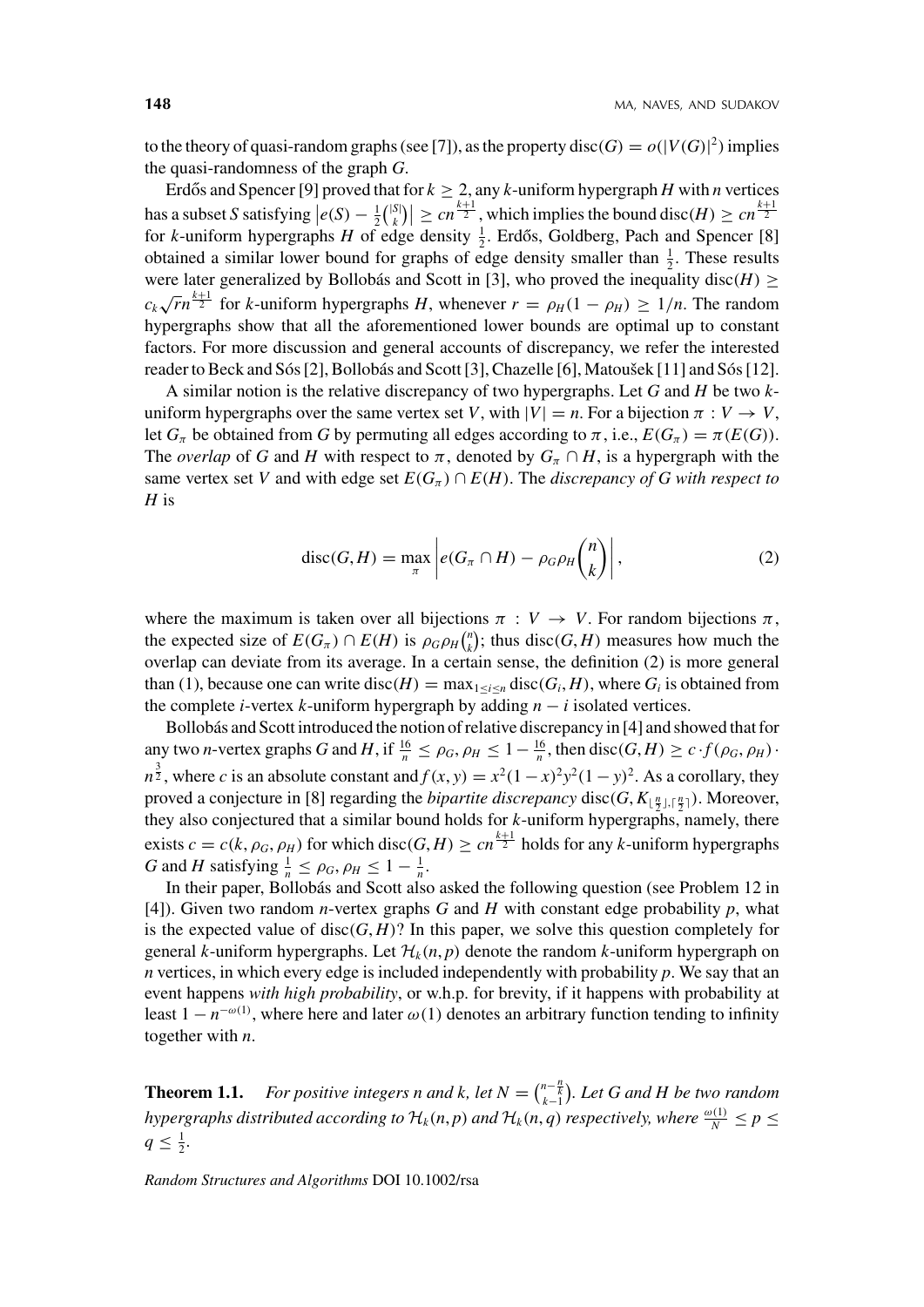\n- 1. DENSE CASE – If 
$$
pqN > \frac{1}{30} \log n
$$
, then  $w.h.p.$   $\text{disc}(G, H) = \Theta_k \left( \sqrt{pq \binom{n}{k} n \log n} \right);$
\n- 2. SPARSE CASE – If  $pqN \leq \frac{1}{30} \log n$ , let  $\gamma = \frac{\log n}{pqN}$ ; then
\n- 2.1. if  $pN \geq \frac{\log n}{5 \log \gamma}$ , then  $w.h.p.$   $\text{disc}(G, H) = \Theta_k \left( \frac{n \log n}{\log \gamma} \right).$
\n- 2.2. if  $pN < \frac{\log n}{5 \log \gamma}$ , then  $w.h.p.$   $\text{disc}(G, H) = \Theta_k \left( p \binom{n}{k} \right).$
\n

The previous theorem also provides tight bounds when *p* and/or  $q \geq \frac{1}{2}$ , as we shall see in the concluding remarks. The result of Theorem 1.1 in the sparse range is closely related to the recent work of the third author with Lee and Loh [10]. Among other results, the authors of [10] show that two independent copies *G*, *H* of the random graph  $G(n, p)$  with  $p \ll \sqrt{\log n/n}$ w.h.p. have overlap of order  $\Theta\left(n\frac{\log n}{\log \gamma}\right)$ ), where  $\gamma = \frac{\log n}{p^2 n}$ . Hence disc(*G*, *H*) =  $\Theta\left(n \frac{\log n}{\log \gamma}\right)$  $\overline{ }$ holds, since in this range of edge probability,  $n \frac{\log n}{\log \gamma}$  is larger than the average overlap  $p^2 {n \choose 2}$  $\binom{n}{2}$ . Our proof in the sparse case borrows some ideas from [10]. On the other hand, one can not use their approach for all cases; hence some new ideas were needed to prove Theorem 1.1.

It will become evident from our proof that the problem of determining the discrepancy can be essentially reduced to the following question. Let  $K > 0$ , and let *X* be a binomial random variable with parameters *m* and  $\rho$ . What is the maximum value of  $\Lambda = \Lambda(m, \rho, K)$ satisfying  $\mathbb{P}[X - m\rho > \Lambda] \geq e^{-K}$ ? This question is related to the rate function of binomial distribution. In all cases, the discrepancy in the statement of Theorem 1.1 is w.h.p.

$$
\operatorname{disc}(G,H) = \Theta_k\left(n \cdot \Lambda\left(p\binom{n-1}{k-1}, q, \log n\right)\right). \tag{3}
$$

Note that  $p\binom{n-1}{k-1}$  $\binom{n-1}{k-1}$  is roughly the size of the neighborhood of a vertex in the hypergraph *G*.

The rest of this paper is organized as follows. Section 2 contains a high level outline of our proof. It also includes the definition of the *probabilistic discrepancy* disc<sub>*P*</sub>(*G*, *H*). Section 3 contains a list of inequalities and technical lemmas used throughout the paper. In particular, we demonstrate that disc<sub>*P*</sub></sub>(*G*, *H*) w.h.p. does not deviate too much from disc $(G, H)$ . In Section 4, we establish the upper bound for disc $(G, H)$  based on a similar bound for disc<sub>*P*</sub>(*G*, *H*). In Section 5, we give a detailed proof of the lower bound for disc(*G*, *H*). The final section contains some concluding remarks. In this paper, the function log refers to the natural logarithm and all asymptotic notation symbols ( $\Omega$ , *O*, *o* and  $\Theta$ ) are with respect to the variable *n*. Furthermore, the *k*-subscripts in these symbols indicate the dependence on *k* in the relevant constants.

#### **2. OUTLINE OF THE PROOF**

In this section, we describe the main ideas in the proof of Theorem 1.1. In order to determine disc $(G, H)$ , we introduce a related quantity, the *probabilistic discrepancy* disc<sub>*P*</sub> $(G, H)$ . Let *G* and *H* be two random hypergraphs over the same vertex set *V*, distributed according to  $\mathcal{H}_k(n, p)$  and  $\mathcal{H}_k(n, q)$ , respectively. The *probabilistic discrepancy* of *G* with respect to *H* is defined by

$$
\mathrm{disc}_P(G,H)=\max_{\pi}\left|e(G_{\pi}\cap H)-pq\binom{n}{k}\right|,
$$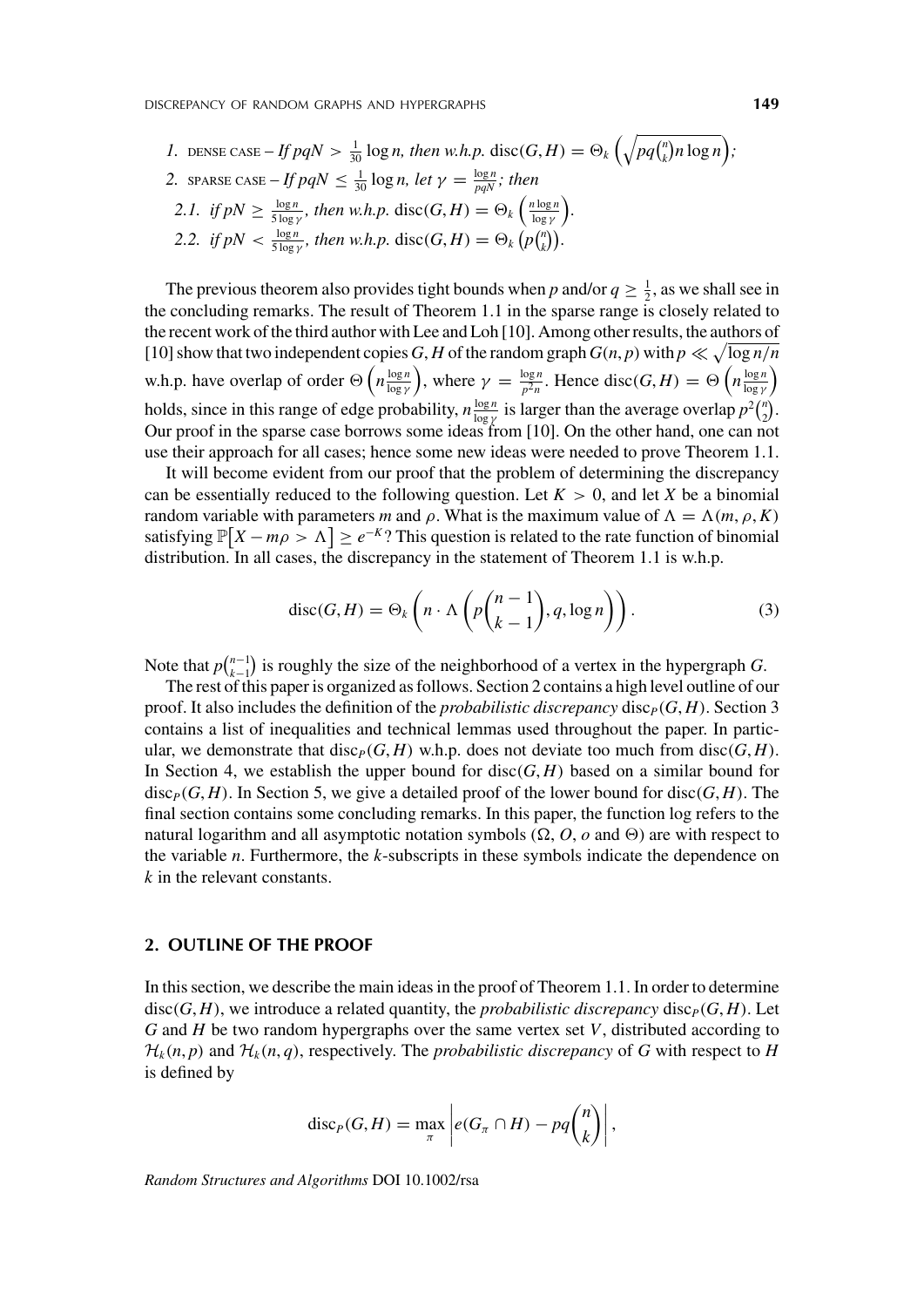

**Fig. 1.** Edges of *G* and *H* having one vertex in *L*. [Color figure can be viewed in the online issue, which is available at wileyonlinelibrary.com.]

where the maximum is taken over all bijections  $\pi : V \to V$ . In Section 4, we show that disc<sub>*P*</sub></sub>(*G*, *H*) is w.h.p. very close to disc(*G*, *H*), hence, to bound disc(*G*, *H*), it suffices to show corresponding bounds for disc<sub>*P*</sub></sub> $(G, H)$ .

The proof of the upper bound for disc<sub>*P*</sub>( $G$ ,  $H$ ) is fairly standard. In case (2.2) of the main theorem, the proof is trivial, as w.h.p.  $e(G) < 2p\binom{n}{k}$  $\binom{n}{k}$ . For the remaining cases, we remark that for any fixed permutation  $\pi : V \to V$ , the overlap  $G_{\pi} \cap H$  is a random hypergraph distributed according to  $\mathcal{H}_k(n, pq)$ . The upper bound then follows from a straightforward union bound argument over all possible permutations  $\pi$ , together with the application of concentration inequalities for the binomial distribution. The remaining details of this particular argument are presented in Section 4.

The main contribution of the paper is the proof of the lower bound. In Section 5, we show that w.h.p. there exists a permutation  $\pi$  such that the corresponding overlap  $e(G_\pi \cap H)$  is much bigger than  $pq\binom{n}{k}$  $\binom{n}{k}$ . Note that  $e(G_\pi \cap H) > pq \binom{n}{k}$  $k$ ), so the discrepancy is "positive" here. In the proof, we fix an arbitrary set  $L \subseteq V$  of size  $|L| = \frac{n}{k}$ , and restrict the set of possible permutations to bijections permuting only the elements of *L*. Then, we gradually expose the edges (belonging to both *G* and *H*) in two rounds. In the first round, we expose the edges having exactly one vertex in *L*, while keeping unexposed the edges having zero or at least two vertices in *L*. This way, the overall contribution to the discrepancy from the edges exposed in the first round is exactly the sum of the contributions from each individual choice of  $\pi(x)$ . To be more precise, let *R* be the set of all  $(k-1)$ -subsets of  $V \setminus L$ ; for each *u* ∈ *L*, let  $N_G(u)$  be the collection of all  $(k - 1)$ -sets  $T \in R$  such that  $\{u\} \cup T$  is an edge of *G*, and let  $N_H(u)$  be defined similarly; finally, for each pair  $u, v \in L$ , let codeg $(u, v)$  denote the size of  $N_G(u) \cap N_H(v)$ . The total number of edges in the overlap  $G_{\pi} \cap H$  having exactly one vertex in *L* is precisely the sum

$$
\sum_{x \in L} \operatorname{codeg}(x, \pi(x)). \tag{4}
$$

See Fig. 1 for more details. The size  $|L| = \frac{n}{k}$  was appropriately chosen to maximize the number of edges having precisely one vertex in *L*. Additionally, we remark that  $|R| = \binom{n - \frac{n}{k}}{k-1}$ , which is exactly the value of  $N$  in the statement of Theorem 1.1. The following inequality will be used extensively later in the paper. It relates N and the binomial coefficient  $\binom{n}{k}$  $\binom{n}{k}$  for large enough *n*, as

$$
\frac{1}{3}\binom{n}{k} \leq N\frac{n}{k} \leq \frac{1}{2}\binom{n}{k}.
$$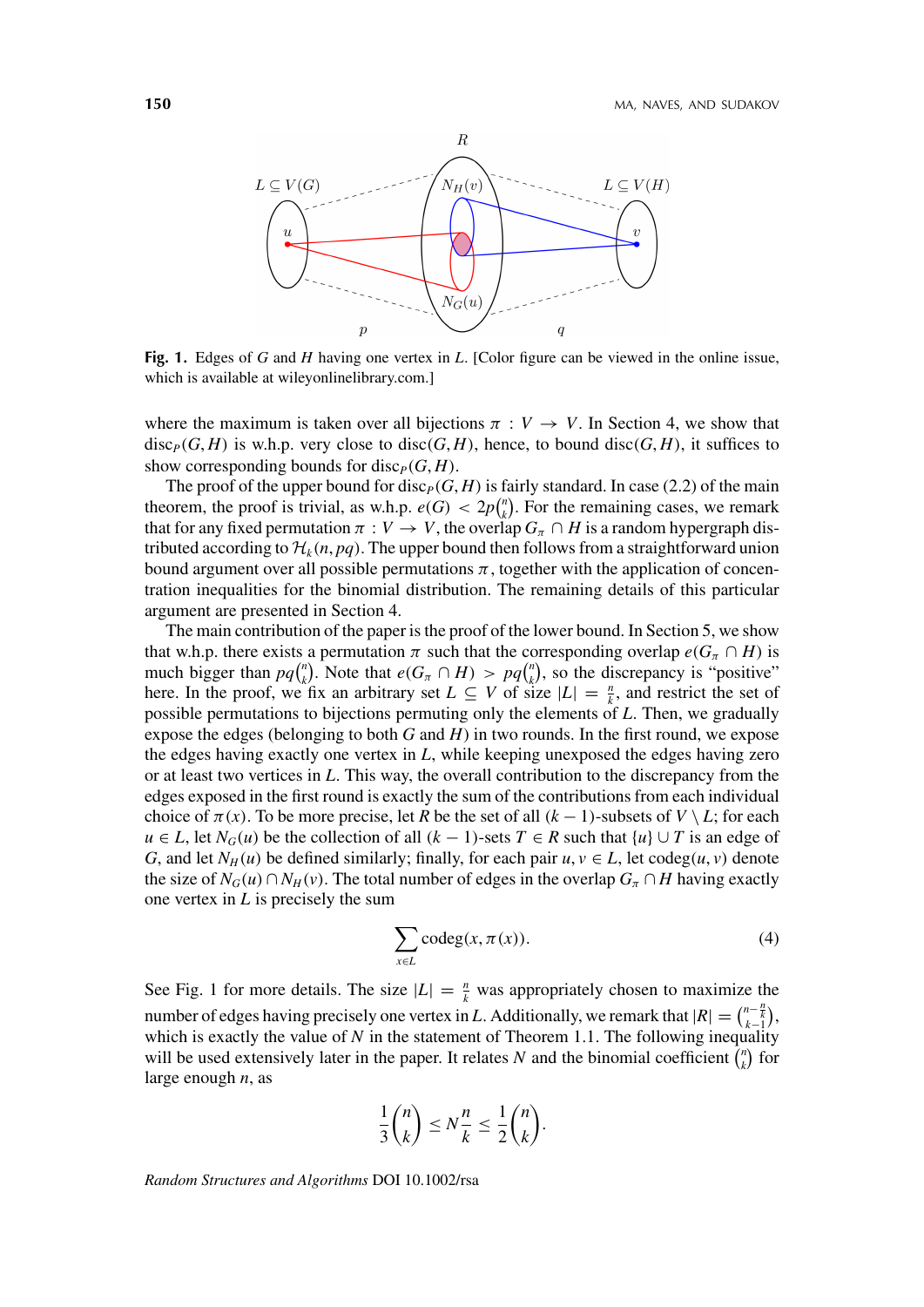Having found the bijection  $\pi$  with big overlap in the exposed edges (we have not yet explained how to obtain such bijection), the final step would be to expose the remaining edges of both hypergraphs (second round exposure) and compute the overall discrepancy. The potential "loss" in this final step will be w.h.p. much smaller than the "gain" we already obtained in the previous steps.

It remains to explain how to obtain the bijection  $\pi$ . We define the *connection* graph  $\Gamma = \Gamma(G, H)$  as follows. The set of vertices of  $\Gamma$  is the union of two disjoint copies of *L*, which we will refer to as  $L_G$  and  $L_H$ , respectively. We will add an edge between  $u \in L_G$ and  $v \in L_H$  in  $\Gamma$  when codeg $(u, v)$  is sufficiently large. The notion of large here will vary, depending on which case (dense or sparse) we are trying to prove. Because of (4), in order to maximize the overlap, it will suffice to show the existence of a large matching in auxiliary graph  $\Gamma$ .

In the dense case, we prove that we can find a nearly regular subgraph of  $\Gamma$  (i.e., all the degrees are roughly the same) and thus the existence of the desired bijection  $\pi$  easily follows from well-known theorem of Vizing. For more details, see Section 5.1. In the sparse case, the proof is slightly different. To find the matching in  $\Gamma$ , we divide  $L_G$  into chunks, each having size  $n^{2/5}$ . Then, for each chunk in  $L_G$ , we expose the neighborhoods of its vertices to *R* and w.h.p. we show that these neighborhoods can be made disjoint by removing very few edges. Finally, we start matching the vertices in  $L_H$  with the vertices in  $L_G$ . This is done by exposing the neighborhood of a vertex in  $L_H$  (one by one, according to an arbitrary predetermined order), and matching it with a high codegree vertex in  $L_G$ . The details of this construction are contained in Section 5.2.

### **3. AUXILIARY RESULTS**

In this section we list and prove some useful concentration inequalities about the binomial and hypergeometric distributions. In addition, we prove that  $\text{disc}_P(G, H)$  (defined in the previous section) is w.h.p. very close to disc $(G, H)$ . Lastly, we prove a corollary from the well-known Vizing's Theorem which asserts the existence of a linear-size matching in *nearly regular* graphs (i.e., the maximum degree is close to the average degree). We will not attempt to optimize our constants, preferring rather to choose values which provide a simpler presentation. Let us start with classical Chernoff-type estimates for the tail of the binomial distribution (see, e.g., [1]).

**Lemma 3.1.** Let  $X = \sum_{i=1}^{l} X_i$  be the sum of independent zero-one random variables with *average*  $μ = \mathbb{E}[X]$ *. Then for all non-negative*  $λ ≤ μ$ *, we have*  $\mathbb{P}[|X - μ| > λ] ≤ 2e^{-\frac{λ^2}{4μ}}$ *.* 

The following lower tail inequality (see [1]) is due to Janson.

**Lemma 3.2.** *Let*  $A_1, A_2, \ldots, A_l$  *be subsets of a finite set*  $\Omega$ *, and let R be a random subset of*  $\Omega$  *for which the events r* ∈ *R* are mutually independent over *r* ∈  $\Omega$ *. Define*  $X_j$  *to be the indicator random variable of*  $A_j \subset R$ *. Let*  $X = \sum_{j=1}^l X_j$ *,*  $\mu = \mathbb{E}[X]$ *, and*  $\Delta = \sum_{i \sim j} \mathbb{E}[X_i \cdot X_j]$ *, where i*  $\sim$  *j means that*  $X_i$  *and*  $X_j$  *are dependent* (*i.e.,*  $A_i$  *intersects*  $A_i$ *). Then* for *any*  $\lambda > 0$ ,

$$
\mathbb{P}[X \leq \mu - \lambda] < e^{-\frac{\lambda^2}{2\mu + \Delta}}.
$$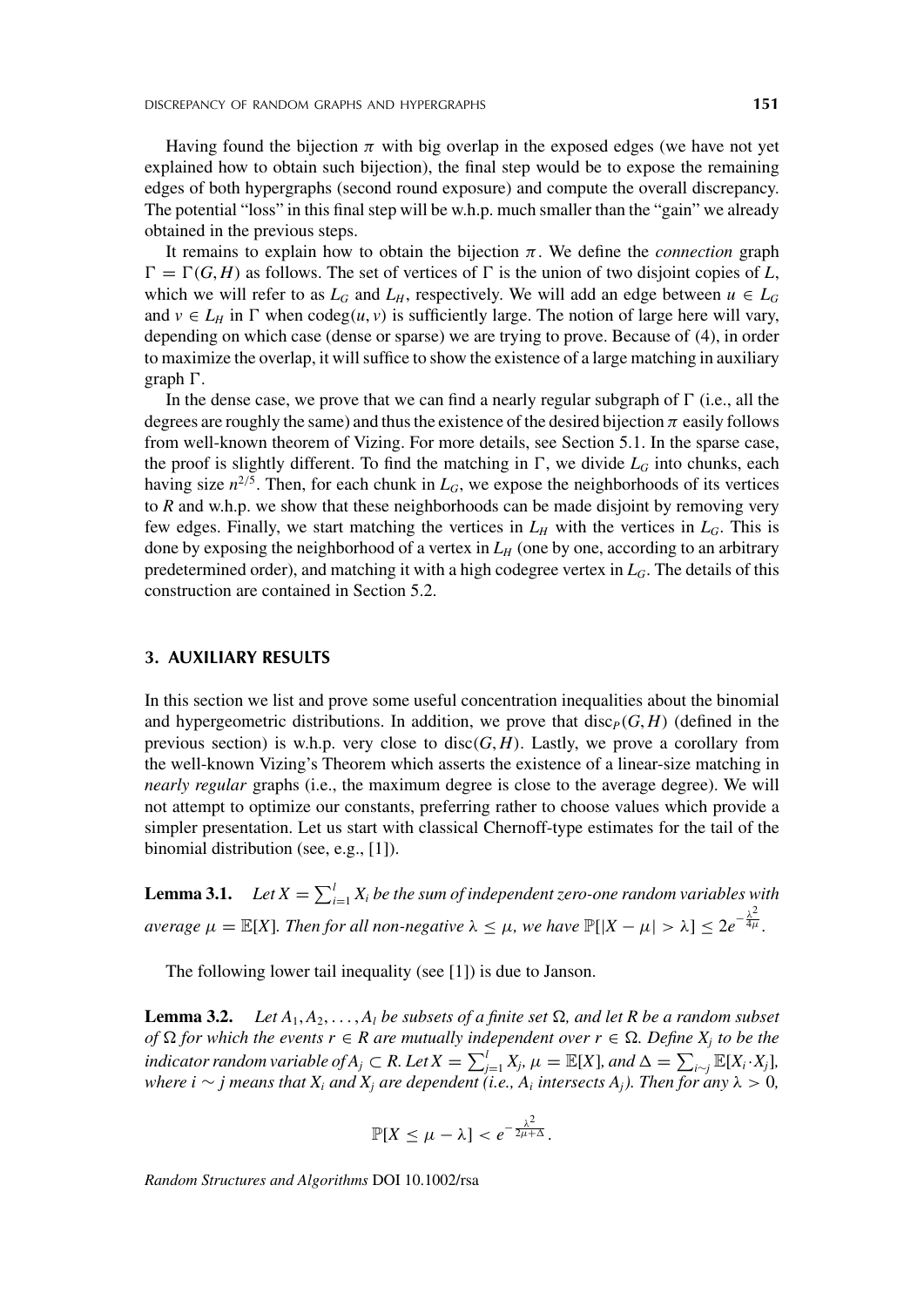Next, we establish that the difference between disc( $G$ ,  $H$ ) and disc<sub>*P*</sub>( $G$ ,  $H$ ) is w.h.p. very small. This difference is, in fact, much smaller than any bound stated in Theorem 1.1. Thus, to prove bounds for disc $(G, H)$ , it suffices to show corresponding bounds for disc $P(G, H)$ .

**Lemma 3.3.** *Let G and H be two random hypergraphs over the same vertex set V, distributed according to*  $H_k(n, p)$  *and*  $H_k(n, q)$ *, respectively. With probability at least* 1 −  $4e^{-\sqrt{n}}$ , the inequality  $|\text{disc}(G,H) - \text{disc}_P(G,H)| \leq 2\varepsilon$  holds, where  $\varepsilon = 4n^{\frac{1}{4}}\sqrt{pq\binom{n}{k}}$ *k .*

*Proof.* Since  $p\binom{n}{k}$  $f_k$ <sup>n</sup>) =  $\Omega(n)$ , applying Lemma 3.1 to the random variable *e*(*G*) for  $\lambda$  =  $2n^{\frac{1}{4}}\sqrt{p\binom{n}{k}}$  $\binom{n}{k} \leq p \binom{n}{k}$  $\binom{n}{k}$  yields

$$
\mathbb{P}\left[\left|e(G) - p\binom{n}{k}\right| \le 2n^{\frac{1}{4}}\sqrt{p\binom{n}{k}}\right] \ge 1 - 2e^{-\sqrt{n}}.
$$

Similarly, we have  $\mathbb{P}\left[|e(H) - q\right]_k^n$  $|f_{k}^{(n)}| \leq 2n^{\frac{1}{4}}\sqrt{q \binom{n}{k}}$  $\left| \frac{n}{k} \right|$  = 1 – 2*e*<sup>- $\sqrt{n}$ </sup>. Therefore, with probability at least  $1 - 4e^{-\sqrt{n}}$ ,  $|\rho_G - p| \le 2n^{\frac{1}{4}} (p/\binom{n}{k})$  $\binom{n}{k}$ <sup>1/2</sup> and  $|\rho_H - q| \leq 2n^{\frac{1}{4}} \left( q / \binom{n}{k} \right)$  $\binom{n}{k}$ <sup>1/2</sup>. But if  $|AB - A_0B_0| \ge \epsilon_1 \epsilon_2 + |A_0|\epsilon_2 + |B_0|\epsilon_1$ , then either  $|A - A_0| \ge \epsilon_1$  or  $|B - B_0| \ge \epsilon_2$ . Together, these inequalities imply

$$
\left|\rho_G\rho_H\binom{n}{k}-pq\binom{n}{k}\right|\leq 4\sqrt{pqn}+2pn^{\frac{1}{4}}\sqrt{q\binom{n}{k}}+2qn^{\frac{1}{4}}\sqrt{p\binom{n}{k}}\leq 2\varepsilon,
$$

completing the proof of the lemma.

In the proof of the dense case of the main theorem we will need a lower bound for the tail of the hypergeometric distribution. To prove it we use the following well-known estimates for the binomial coefficient.

**Proposition 3.4.** *Let*  $H(p) = -p \log p - (1 - p) \log(1 - p)$  *(the binary entropy), then for any integer m* > 0 *and real*  $p \in (0, 1)$  *satisfying pm*  $\in \mathbb{Z}$  *we have* 

$$
\frac{\sqrt{2\pi}}{e^2} \le {m \choose pm} \sqrt{mp(1-p)} e^{-mH(p)} \le \frac{e}{2\pi}.
$$

*Proof.* This can be derived from Stirling's formula  $\sqrt{2\pi m} \left(\frac{m}{e}\right)^m \le m! \le e \sqrt{m} \left(\frac{m}{e}\right)^m$ .

**Lemma 3.5.** *Let d<sub>1</sub>, d<sub>2</sub>,*  $\Delta$  *and N be integers and K be a real parameter such that*  $1 \leq d_1, d_2 \leq \frac{2N}{3}, 1 \leq K \leq \frac{d_1d_2}{100N}$  and  $\Delta = \sqrt{\frac{d_1d_2K}{N}}$ . Then

$$
\sum_{t \geq \frac{d_1 d_2}{N} + \Delta} \frac{\binom{d_1}{t} \binom{N - d_1}{d_2 - t}}{\binom{N}{d_2}} \geq e^{-40K}.
$$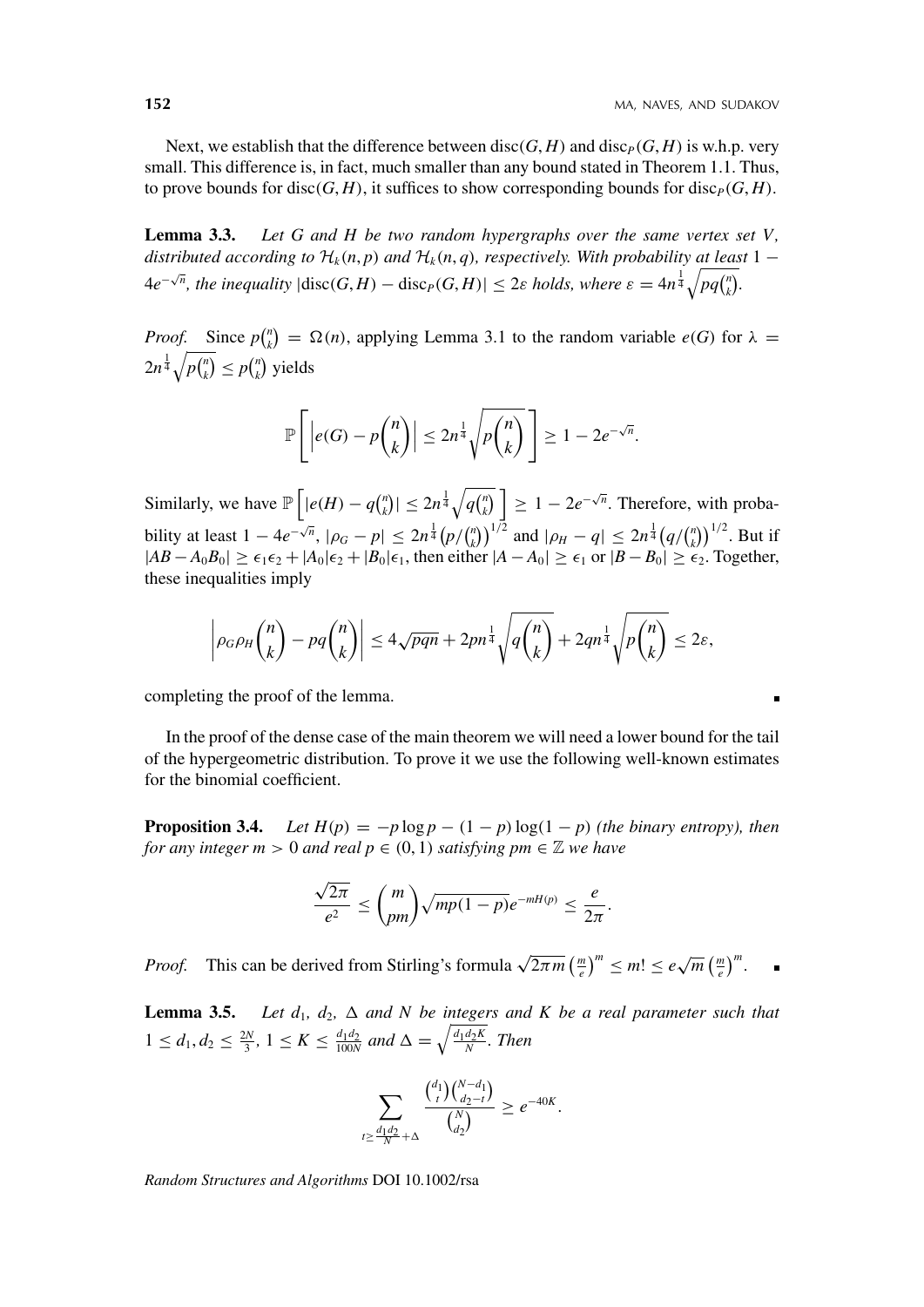*Proof.* For convenience, we write  $f(t) = \binom{d_1}{t} \binom{N-d_1}{d_2-t}$  $\binom{N-d_1}{d_2-t}/\binom{N}{d_2}$  $\binom{N}{d_2}$ . In order to show the desired lower bound of the hypergeometric sum, it suffices to prove that

$$
f(t) \ge \frac{4e^{-40K}}{\sqrt{\frac{d_1d_2}{N} + \Delta}},
$$

for every integer  $t = \frac{d_1 d_2}{N} + \theta \Delta$  with  $1 \le \theta \le 2$ . Indeed, to see this, note that there are at least  $\lfloor \Delta \rfloor \geq \frac{\Delta}{2}$  integers between  $\frac{d_1 d_2}{N} + \Delta$  and  $\frac{d_1 d_2}{N} + 2\Delta$  and

$$
\Delta > \frac{1}{2}\sqrt{\Delta^2 + \Delta} \ge \frac{1}{2}\sqrt{\frac{d_1d_2}{N} + \Delta}.
$$

Next we prove the bound for  $f(t)$ . For our choice of  $\Delta$ , the inequality  $\Delta \leq \frac{d_1}{15}$  is true since

$$
\Delta = \sqrt{\frac{d_1 d_2 K}{N}} = d_1 \sqrt{\frac{d_2}{N} \cdot \frac{K}{d_1}} \leq d_1 \sqrt{\frac{d_2}{N} \cdot \frac{d_2}{100N}} = \frac{d_1}{10} \cdot \frac{d_2}{N} \leq \frac{d_1}{15}.
$$

Similarly  $\Delta \le \frac{d_2}{15}$ . Let  $x = \frac{d_2}{N}$ ,  $y = \frac{\theta \Delta}{d_1}$  and  $z = \frac{\theta \Delta}{N - d_1}$ . Then  $t = (x + y)d_1$  and  $d_2 - t =$  $(x-z)(N-d_1)$ . But 0 *< x* + *y <* 1, because 0 *< x* ≤  $\frac{2}{3}$  and 0 *< y* ≤  $\frac{2\Delta}{d_1}$  <  $\frac{1}{3}$ . Furthermore,  $0 < x - z < 1$ , because  $\frac{z}{x} = \frac{\theta \Delta N}{d_2(N - d_1)} \le \frac{3\theta \Delta}{d_2} \le \frac{2}{5}$  and  $x \le \frac{2}{3}$ . By Proposition 3.4, we have

$$
f(t) = \frac{\binom{d_1}{(x+y)d_1}\binom{N-d_1}{(x-z)(N-d_1)}}{\binom{N}{xN}} \ge \frac{4\pi^2}{e^5}\sqrt{R}e^{-L},
$$

where  $L = -d_1 \cdot H(x + y) - (N - d_1) \cdot H(x - z) + N \cdot H(x)$  and

$$
R = \frac{x(1-x)N}{(x-z)(1-x+z)(x+y)(1-x-y)d_1(N-d_1)} \ge \frac{1}{(x+y)d_1} \ge \frac{1}{2} \cdot \frac{1}{\frac{d_1d_2}{N} + \Delta}.
$$

Here we used  $z \leq x$  for the first the inequality; and we used  $\theta \leq 2$  and the identity  $(x + y)d_1 = t = \frac{d_1d_2}{N} + \theta \Delta$  for the second inequality. Because  $d_1y = (N - d_1)z = \theta \Delta$  and  $\log(1 + s) \leq s$ , we obtain

$$
L = d_1 \left[ (x+y) \log \left( 1 + \frac{y}{x} \right) + (1-x-y) \log \left( 1 - \frac{y}{1-x} \right) \right] + (N - d_1) \left[ (x-z) \log \left( 1 - \frac{z}{x} \right) + (1-x+z) \log \left( 1 + \frac{z}{1-x} \right) \right] \n\le d_1 \left[ \frac{(x+y)y}{x} - \frac{(1-x-y)y}{1-x} \right] + (N - d_1) \left[ -\frac{(x-z)z}{x} + \frac{(1-x+z)z}{1-x} \right] = \theta \Delta \cdot (y+z) \cdot \left( \frac{1}{x} + \frac{1}{1-x} \right) = \frac{\theta^2 \Delta^2 N^3}{d_1 (N - d_1) d_2 (N - d_2)} \le 36K.
$$

Thus we always have  $f(t) \ge \frac{4\pi^2}{\sqrt{2e^5}} \cdot \frac{e^{-36K}}{\sqrt{\frac{d_1d_2}{N} + \Delta}} \ge \frac{4e^{-40K}}{\sqrt{\frac{d_1d_2}{N} + \Delta}}$ , completing the proof.

The next lemma will be used to prove the lower bound in the sparse case of Theorem 1.1 and was inspired by an analogous result in [10].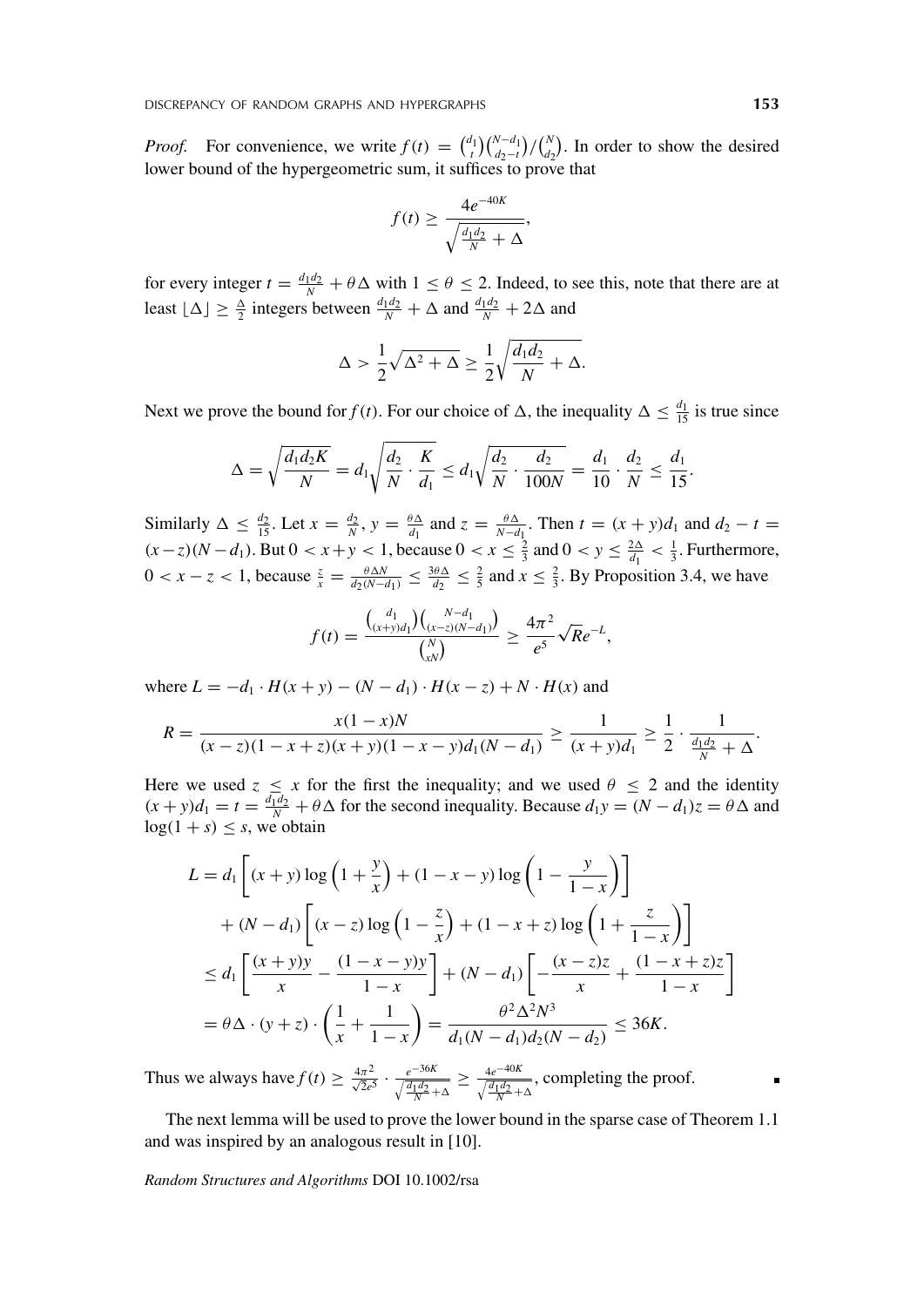**Lemma 3.6.** For positive integers n and k, let  $N = {n - \frac{n}{k} \choose k-1}, \frac{\omega(1)}{N} \le p \le q \le \frac{1}{2}$  and suppose *that pqN*  $\leq \frac{1}{30} \log n$ . Define  $\gamma = \frac{\log n}{pqN}$ . Let  $N_1, \ldots, N_s \subseteq B$  be  $s \geq n^{1/3}$  disjoint sets of *size*  $(1 + o(1))$ *Np, and consider the random set*  $B_q$ *, obtained by taking each element of B independently with probability q. Then w.h.p., there is an index i for which*

*1.*  $|B_q \cap N_i| \geq \frac{\log n}{6 \log \gamma}$  *if*  $pN \geq \frac{\log n}{5 \log \gamma}$ ; 2.  $N_i \subseteq B_q$  *if*  $pN < \frac{\log n}{5 \log \gamma}$ .

*Proof.* If  $pN \ge \frac{\log n}{5 \log \gamma}$ , let  $t = \frac{\log n}{6 \log \gamma}$ . Clearly  $1 - q \ge e^{-3q/2}$  when  $q \le 1/2$ . For a fixed index *i*, the probability that  $|B_q \cap N_i| \ge t$  is at least  $\binom{|N_i|}{t} q^t (1-q)^{|N_i|-t}$ . Using the bounds -*a*  $\binom{a}{b} \geq \left(\frac{a}{b}\right)^b$  for  $a \geq b$ , and  $\frac{1}{30} \log n \geq Npq = \frac{\log n}{\gamma}$ , we obtain

$$
{\binom{|N_i|}{t}} q^t (1-q)^{|N_i|-t} \ge \left(\frac{(1+o(1))Npq}{t}\right)^t e^{-2pqN} \ge \left(\frac{5\log\gamma}{\gamma}\right)^{\frac{\log n}{6\log\gamma}} n^{-1/15}
$$

$$
\ge n^{-1/6} \cdot n^{-1/15} \ge n^{-0.3}.
$$

Hence the expected number of indices *i* such that  $|B_a \cap N_i| \ge t$  is at least  $sn^{-0.3} \ge n^{1/30}$ . Since the sets  $N_i$  are disjoint, these events are independent for different choices of  $i$ . Therefore by Lemma 3.1 w.h.p. we can find such an index (actually many).

If  $pN < \frac{\log n}{5 \log \gamma}$ , then  $q = \frac{\log n}{\gamma pN} > \frac{5 \log \gamma}{\gamma} \geq \gamma^{-1}$ . Therefore the probability that some  $N_i \subseteq B_q$  is

$$
q^{|N_i|} \geq \gamma^{-(1+o(1))Np} \geq \gamma^{-\frac{\log n}{4 \log \gamma}} = n^{-1/4},
$$

and we can complete the proof as in the first case.

The last lemma in this section, which can be easily derived from Vizing's Theorem, will be used to find a linear-size matching in nearly regular graphs.

**Lemma 3.7.** *Every graph G with maximum degree*  $\Delta(G)$ *, contains a matching of size at*  $least \frac{e(G)}{\Delta(G)+1}$ .

*Proof.* By Vizing's Theorem, the graph *G* has a proper edge coloring  $f : E(G) \rightarrow$  $\{1, 2, \ldots, \Delta(G) + 1\}$ . For each color  $1 \leq c \leq \Delta(G) + 1$ , the edges  $f^{-1}(c)$  form a matching in *G*. By the pigeonhole principle, there is a color *c* such that  $f^{-1}(c)$  has at least  $\frac{e(G)}{\Delta(G)+1}$ edges.

#### **4. UPPER BOUNDS**

In this section we prove the upper bound for the discrepancy in Theorem 1.1. By Lemma 3.3, it suffices to prove the corresponding bounds for disc<sub>*P*</sub>( $G$ ,  $H$ ) instead.

**Lemma 4.1.** Let G and H be as in Theorem 1.1. Then w.h.p.  $\text{disc}_P(G, H)$  satisfies the *stated upper bounds of Theorem 1.1.*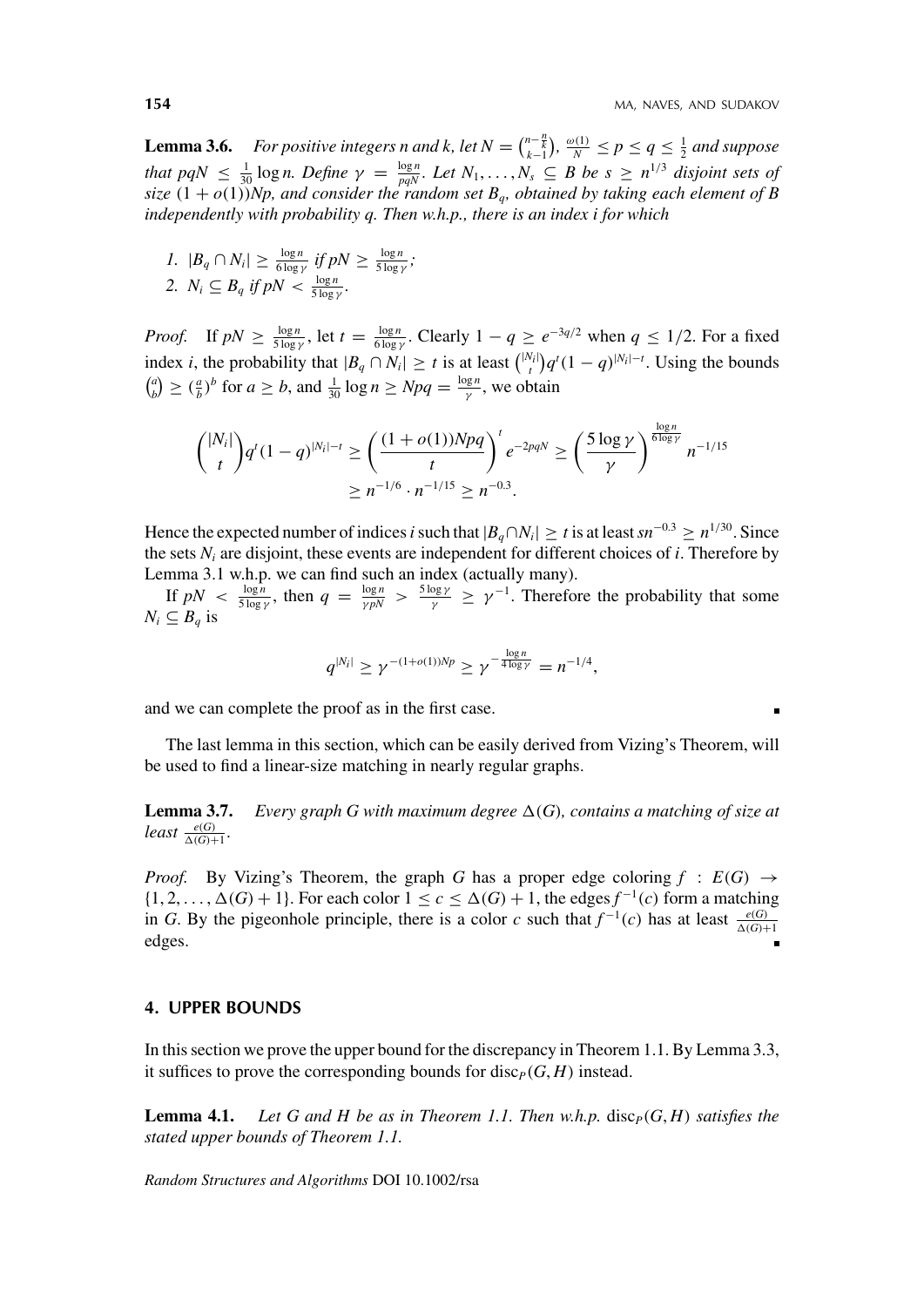*Proof.* Since the number of edges of *G* is distributed binomially and  $p\binom{n}{k}$  $\binom{n}{k} = \Omega(n)$ , by Lemma 3.1, we have  $e(G) < 2p\binom{n}{k}$  $\binom{n}{k}$  with probability at least  $1 - e^{-\Theta(n)}$ . Since disc<sub>*P*</sub></sub>(*G*, *H*) is bounded by max  $\{e(G), pq\}_{k=1}^{n}$  $\binom{n}{k}$ , this implies the assertion in the case (2.2) of Theorem 1.1.

For any fixed bijection  $\pi : V \to V$ , the number of edges in  $G_{\pi} \cap H$  is distributed binomially with parameters  $\binom{n}{k}$  $\binom{n}{k}$  and *pq*. If *pq* $\binom{n}{k}$  $\binom{n}{k}$  > 4*n* log *n* let  $\lambda = 2\sqrt{pq\binom{n}{k}}$  $\binom{n}{k}$ *n* log  $n \leq pq \binom{n}{k}$  $\binom{n}{k}$ . Then by Lemma 3.1, the probability that  $\left| e(G_\pi \cap H) - pq \right|_{k}^{n}$  $\left| \frac{n}{k} \right| > \lambda$  is at most  $2e^{-n \log n}$ . On the other hand, if  $pq\binom{n}{k}$  $\binom{n}{k} \le 4n \log n$ , let  $\gamma' = 4e \frac{n \log n}{pq(\frac{n}{k})} \ge e > 1$  and  $\lambda = \frac{4e^2 n \log n}{\log \gamma'} \ge \frac{4e^2 n \log n}{\gamma'} =$  $epq$ <sup> $\binom{n}{k}$ </sup>  $\binom{n}{k}$ . Since  $\binom{a}{b}$  $\binom{a}{b} \leq \left(\frac{ea}{b}\right)^b$ , the probability that  $e(G_\pi \cap H) > \lambda$  is at most

$$
{\binom{\binom{n}{k}}{\lambda}(pq)^{\lambda} \leq \left(\frac{e{\binom{n}{k}}pq}{\lambda}\right)^{\lambda} = \left(\frac{4e^2n\log n}{\gamma'\lambda}\right)^{\lambda} = \left(\frac{\gamma'}{\log\gamma'}\right)^{-\frac{4e^2n\log n}{\log\gamma'}} < e^{-n\log n}}
$$

In either case, since there are *n*! possible bijections  $\pi : V \to V$ , by the union bound

$$
\mathbb{P}\left[\mathrm{disc}_P(G,H) > \lambda\right] \le n! \cdot 2e^{-n\log n} \le e^{-n/2},
$$

which finishes the proof of the upper bound in case (1). Since *γ* (defined in Theorem 1.1) satisfies  $\gamma = \Theta_k(\gamma')$ , this implies upper bound in case (2.1) as well. Finally, observe that we divided the dense and sparse cases in this proof, according to whether  $pq_{\mu}^{n}$  $\binom{n}{k}$  is bigger (or smaller) than 4*n* log *n*, a threshold slightly different than the one used in Theorem 1.1. This difference is not essential though, as for *p*, *q* satisfying both  $pq_{\nu}^{n}$  $\binom{n}{k} \leq 4n \log n$  and  $pqN \ge \frac{1}{30} \log n$ , we have  $\sqrt{pq} \binom{n}{k}$  $\sqrt[n]{n \log n} = \Theta_k \left( \frac{4e^2 n \log n}{\log n} \right)$ log *γ* .

### **5. LOWER BOUNDS**

In this section we prove the lower bounds in Theorem 1.1. As we previously explained, it is enough to obtain these bounds for disc<sub>*P*</sub> $(G, H)$ . We divide the proof into two cases. The first (*dense case*) will be discussed in the next subsection. The second (*sparse case*) will be discussed in subsection 5.2. Throughout the proofs, we assume that *k* is fixed and *n* is tending to infinity.

#### **5.1. Dense Case**

Let  $N = {n - \frac{n}{k} \choose k-1}$  and let *p*, *q* be such that  $pqN > \frac{1}{30} \log n$ . Select an arbitrary set  $L \subseteq V$  of size  $|L| = \frac{\hat{n}}{k}$ . We prove that w.h.p. there exists an *L*-bijection  $\pi : V \to V$  with overlap

$$
e(G_{\pi} \cap H) \ge pq {n \choose k} + \Theta_k \left( n \cdot \sqrt{pqN \log n} \right) = pq {n \choose k} + \Theta_k \left( \sqrt{pq {n \choose k} n \log n} \right), \quad (5)
$$

where an *L*-bijection  $\pi : V \to V$  is a bijection from *V* to *V* which only permutes the elements of *L*, i.e.,  $\pi(x) = x$  for all  $x \notin L$ .

We start by describing the construction outlined in Section 2 in more details. From the random hypergraph *G* we construct a random bipartite graph *G* with vertex set  $L_G \cup R$ , where *L<sub>G</sub>* = *L* and *R* is the set of all (*k*−1)-tuples in *V* \ *L*. Note that  $|R| = N$ . The vertices  $v_1 \in L_G$ 

*Random Structures and Algorithms* DOI 10.1002/rsa

.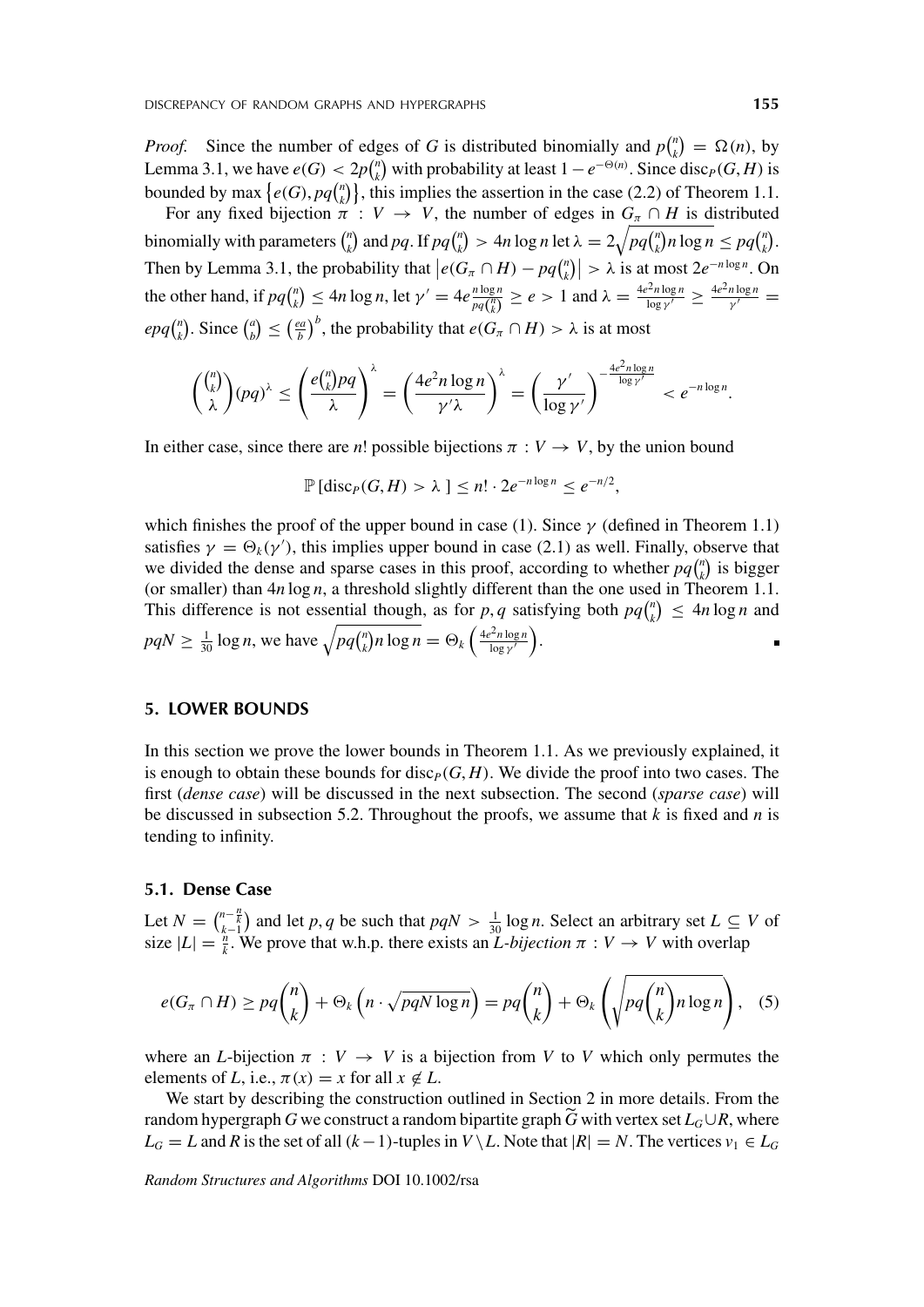and  $\{v_2, v_3, \ldots, v_k\} \in R$  are adjacent if  $\{v_1, v_2, \ldots, v_k\}$  forms an edge in the hypergraph *G*. With slight abuse of notation, we view *G* as a sub-hypergraph of *G*, containing all edges *e* having exactly one vertex in *L*, i.e.  $|e \cap L| = 1$ . Similarly, from the random hypergraph *H* we construct a random bipartite graph *H* with vertex set  $L_H \cup R$ . Figure 1 shows the resulting bipartite graphs.

Given an *L*-bijection  $\pi : V \to V$ , we divide the edge set of  $G_{\pi} \cap H$  into two subsets: the edge set of  $G_{\pi} \cap H$  and its complement. To prove our result we first expose the random edges in *G* and *H*, and show how to find an *L*-bijection  $\pi$  having overlap at least  $\Theta_k (n \cdot \sqrt{pqN \log n})$  more than the expectation. Then we fix such  $\pi$  and expose all the remaining edges in *G* and *H* showing that the contribution of these edges to  $G_{\pi} \cap H$  does not deviate much from the expected contribution. More precisely, let  $e_{\pi} = |E((G - G)_{\pi}) \cap E(H - H)|$ , then  $e(G_{\pi} \cap H) = e(G_{\pi} \cap H) + e_{\pi}$ . Moreover,  $e_{\pi}$ is distributed according to Bin(*m*, *pq*), where  $\frac{1}{2}$ ( $\frac{n}{k}$  $\binom{n}{k} \leq m = \binom{n}{k}$  $\binom{n}{k} - N\frac{n}{k} \leq \binom{n}{k}$  $\binom{n}{k}$ . Thus w.h.p.  $|e_{\pi} - pqm| < \sqrt{pqm} \cdot \log n$ , as Lemma 3.1 shows. Also,  $\sqrt{pqm} \cdot \log n \ll \sqrt{pq\binom{n}{k}}$  $\binom{n}{k}$ *n* log *n* =  $\Theta_k(n\sqrt{pqN\log n})$ . To obtain (5), it is therefore enough to show that w.h.p. there exists an *L*-bijection  $\pi$  such that

$$
e(\widetilde{G}_{\pi} \cap \widetilde{H}) \geq \frac{n}{k} \cdot \left(pqN + \Theta_k\left(\sqrt{pqN\log n}\right)\right). \tag{6}
$$

since then w.h.p.,

$$
e(G_{\pi} \cap H) = e(\widetilde{G}_{\pi} \cap \widetilde{H}) + e_{\pi}
$$
  
\n
$$
\geq \frac{n}{k}(pqN + \Theta_{k}(\sqrt{pqN \log n})) + pqm - \sqrt{pqm} \log n
$$
  
\n
$$
= \frac{n}{k}\Theta_{k}(\sqrt{pqN \log n}) + pq\binom{n}{k} - \sqrt{pqm} \log n
$$
  
\n
$$
= pq\binom{n}{k} + \Theta_{k}\left(\sqrt{pq\binom{n}{k}n \log n}\right).
$$

We define an auxiliary bipartite graph  $\Gamma = \Gamma(\tilde{G}, \tilde{H})$  as follows. A vertex  $u \in L_G$  *survives* we define an auxiliary organic graph  $i = 1$  (*G*, *H*) as follows. A vertex *u* ∈ *L<sub>G</sub> survives* if  $|\deg_{\widetilde{H}}(v) - qN| \le$ <br>if  $|\deg_{\widetilde{G}}(u) - pN| \le 2\sqrt{2pN}$  and similarly, a vertex  $v \in L_H$  *survives* if  $|\deg_{\widetilde{H}}(v) 2\sqrt{2qN}$ . Let  $S_G$  and  $S_H$  be the sets of all surviving vertices of  $\tilde{G}$  and  $\tilde{H}$ , respectively. Let  $2\sqrt{2qN}$ . Let  $S_G$  and  $S_H$  be the sets of all surviving vertices of  $\tilde{G}$  and  $\tilde{H}$ , respectively. L  $s_G = |S_G|$  and  $s_H = |S_H|$ . The set of vertices of  $\Gamma$  is the union of  $S_G$  and  $S_H$ . The edges of  are defined by the property

$$
u \sim_{\Gamma} v \iff \text{codeg}(u, v) \ge \frac{\text{deg}_{\widetilde{G}}(u) \text{ deg}_{\widetilde{H}}(v)}{N} + 10^{-2} \sqrt{pqN \log n},
$$

where  $\text{codeg}(u, v)$  denotes the *codegree* of  $u \in L_G$  and  $v \in L_H$ , i.e.  $\text{codeg}(u, v)$  =  $|N_{\widetilde{G}}(u) \cap N_{\widetilde{H}}(v)|$ . The graph  $\Gamma$  has many vertices in both parts, as the following simple lemma demonstrates

**Lemma 5.1.** *W.h.p. each part of*  $\Gamma$  *has size at least*  $\frac{n}{4k}$ *.* 

*Proof.* Let  $\alpha$  be the probability that some vertex *u* survives in  $L_G$ . Since  $pN \geq 8$ , we have that  $2\sqrt{2pN} \leq pN$ . Thus Lemma 3.1 applied to deg<sub> $\tilde{G}$ </sub> $(u)$  implies  $\alpha \geq 1-2e^{-2} \geq 1/2$ . Since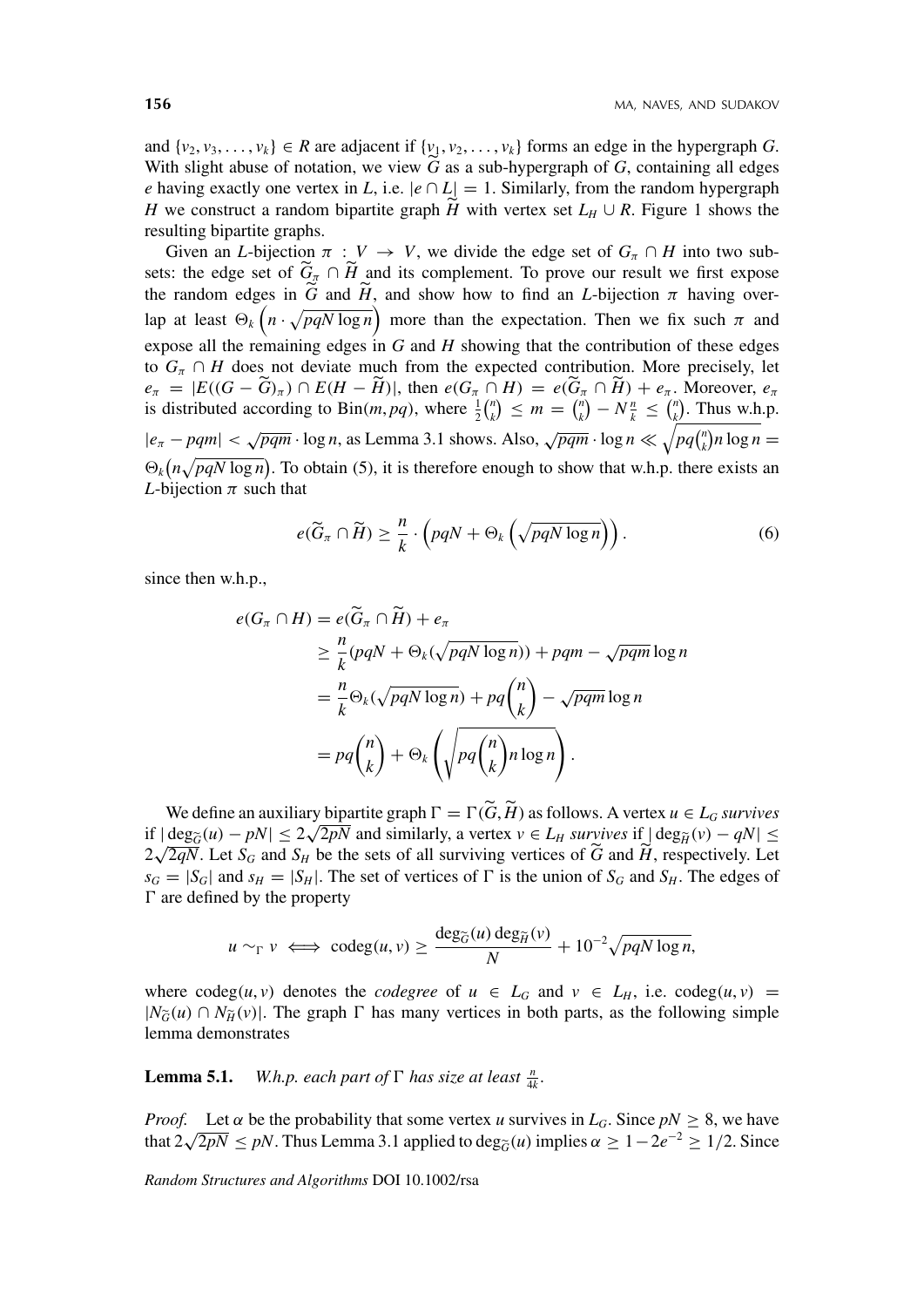the events that vertices survive are independent,  $s_G$  stochastically dominates the binomial distribution with parameters  $n/k$  and  $1/2$ . Thus, again by Lemma 3.1, w.h.p.  $s_G \ge n/(4k)$ and a similar estimate holds for  $s_H$ .

To prove (6), we will show that the following two statements hold w.h.p.

- a. *\* has a matching  $M = \{(u_1, v_1), \ldots, (u_l, v_l)\}$  of size  $l = \frac{n}{50k}$ ;
- b. there exists an *L*-bijection  $\pi$  such that  $\pi(u_i) = v_i$  for all  $i = 1, 2, \ldots, l$ , and,

$$
\sum_{u \in L_G \setminus \{u_1, u_2, \dots, u_l\}} \text{codeg}(u, \pi(u)) \ge \left(\frac{n}{k} - l\right) pqN - 2\frac{n}{k}\sqrt{pqN}.
$$

Indeed, for any two adjacent vertices  $u, v$  in  $\Gamma$ , we have

$$
\frac{\deg_{\widetilde{G}}(u)\deg_{\widetilde{H}}(v)}{N} \ge \frac{(pN - \sqrt{8pN})(qN - \sqrt{8qN})}{N} \ge pqN - 6\sqrt{pqN}.
$$

Thus using (a), (b) and  $l = \frac{n}{50k}$  we obtain

$$
e(\widetilde{G}_{\pi} \cap \widetilde{H}) = \sum_{u \in L_G} \operatorname{codeg}(u, \pi(u)) \ge \sum_{i=1}^{l} \operatorname{codeg}(u_i, v_i) + \left(\frac{n}{k} - l\right) pqN - 2\frac{n}{k}\sqrt{pqN}
$$
  
\n
$$
\ge \sum_{i=1}^{l} \left[ \frac{\operatorname{deg}_{\widetilde{G}}(u_i) \operatorname{deg}_{\widetilde{H}}(v_i)}{N} + 10^{-2}\sqrt{pqN \log n} \right] + \left(\frac{n}{k} - l\right) pqN - 2\frac{n}{k}\sqrt{pqN}
$$
  
\n
$$
\ge \sum_{i=1}^{l} \left[ pqN - 6\sqrt{pqN} \right] + \frac{n}{50k} 10^{-2}\sqrt{pqN \log n} + \left(\frac{n}{k} - l\right) pqN - 2\frac{n}{k} \cdot \sqrt{pqN}
$$
  
\n
$$
\ge \frac{n}{k} \left( pqN + 10^{-4}\sqrt{pqN \log n} \right)
$$

We need the following lemma in order to prove that (b) holds.

**Lemma 5.2.** *Let*  $0 < \alpha < 1$  *be any absolute constant. Then with probability at least*  $1 - e^{-\frac{n}{k}}$ , any two subsets  $A ⊆ L_G$  and  $B ⊆ L_H$  with  $|A| = |B| = \frac{\alpha n}{k}$  satisfy

$$
X_{A,B} := \sum_{u \in A, v \in B} \operatorname{codeg}(u, v) \ge \left(\frac{\alpha n}{k}\right)^2 pqN - 2\alpha \left(\frac{n}{k}\right)^2 \sqrt{pqN}.
$$

*Proof.* Let  $X_{w,u,v}$  be the indicator of  $wu \in E(G)$  and  $wv \in E(H)$  for  $w \in R, u \in A, v \in B$ . So  $X_{A,B} = \sum_{w \in R, u \in A, v \in B} X_{w,u,v}$  and  $\mathbb{E}[X_{w,u,v}] = pq$ . Moreover,  $X_{w,u,v}$  and  $X_{w',u',v'}$  are dependent if and only if  $wu = w'u'$  or  $wv = w'v'$ . Thus,  $\mu = \mathbb{E}[X_{A,B}] = \left(\frac{\alpha n}{k}\right)^2 Npq$  and

$$
\Delta = \sum_{w \in R, u \in A} \sum_{v,v' \in B} \mathbb{E}[X_{w,u,v} \cdot X_{w,u,v'}] + \sum_{w \in R, v \in B} \sum_{u,u' \in A} \mathbb{E}[X_{w,u,v} \cdot X_{w,u',v}] = \frac{\alpha n}{k} \binom{\frac{\alpha n}{k}}{2} Npq (p+q),
$$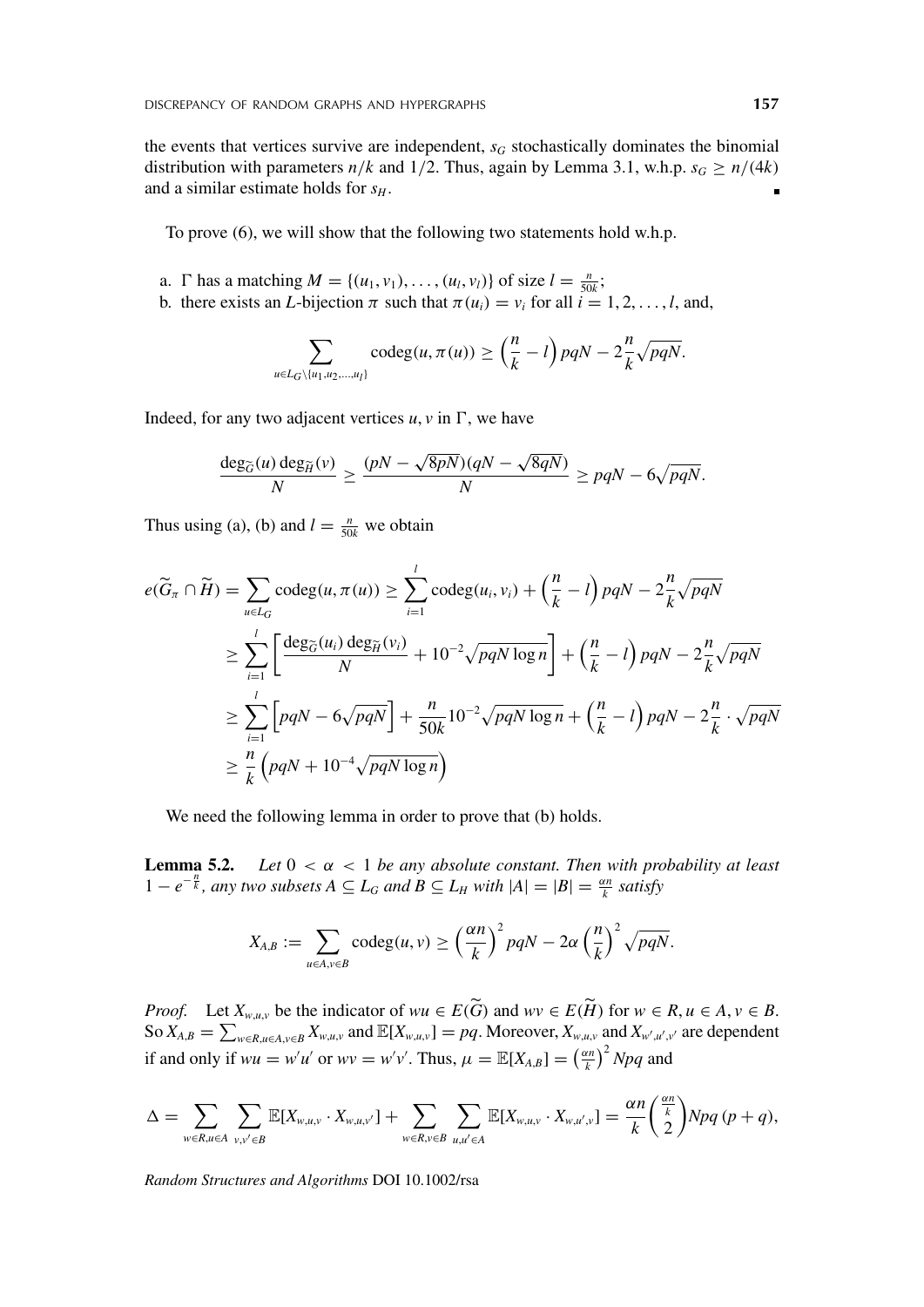where  $\mu$  and  $\Delta$  are defined as in Lemma 3.2. Let *F* be the event that there exists at least one pair of subsets  $A \subseteq L_G$ ,  $B \subseteq L_H$  with  $|A| = |B| = \frac{\alpha n}{k}$  satisfying  $X_{A,B} < (\frac{\alpha n}{k})^2 Npq -$ bole pair of subsets  $A \subseteq L_G$ ,  $B \subseteq L_H$  with  $|A| = |B| = \frac{1}{k}$  satisfactor  $2\alpha(\frac{n}{k})^2\sqrt{Npq}$ . By the union bound and by Lemma 3.2, we have

$$
\mathbb{P}[F] \leq \sum_{A \in {L_G \choose \alpha n}, B \in {L_H \choose \alpha n}} \mathbb{P}\left[X_{A,B} < \mu - 2\alpha \left(\frac{n}{k}\right)^2 \sqrt{Npq}\right] \leq \left(\frac{\frac{n}{k}}{\frac{\alpha n}{k}}\right)^2 e^{-\frac{\left(2\alpha \left(\frac{n}{k}\right)^2 \sqrt{Npq}\right)^2}{2\mu + \Delta}}
$$
\n
$$
\leq \left(\frac{e}{\alpha}\right)^{\frac{2\alpha n}{k}} e^{-3\frac{n}{k}} \leq e^{-\frac{n}{k}},
$$

since  $2\mu + \Delta \leq \frac{4}{3} \left(\frac{\alpha n}{k}\right)^3 Npq$ ,  $\alpha < 1$  and  $\alpha \log(e/\alpha) \leq 1$  for all such  $\alpha$ .

Let  $M = \{(u_1, v_1), \ldots, (u_l, v_l)\}$  be a matching satisfying (a) and let  $A = L_G \setminus$  $\{u_1, u_2, \ldots, u_l\}$  and  $B = L_H \setminus \{v_1, v_2, \ldots, v_l\}$ . Write  $|A| = |B| = \frac{n}{k} - l = \frac{\alpha n}{k}$ , where  $\alpha = \frac{49}{50}$ . Consider  $X_{A,B} = \sum_{u \in A, v \in B} \text{codeg}(u, v)$ . Then, by Lemma 5.2, with probability at least  $1 - e^{-\frac{n}{k}}$ , we have

$$
\sum_{u \in A, v \in B} \operatorname{codeg}(u, v) \ge \left(\frac{n}{k} - l\right)^2 pqN - 2\frac{n}{k} \left(\frac{n}{k} - l\right) \sqrt{pqN}.
$$

Since the complete bipartite graph with parts *A*, *B* is a disjoint union of  $\frac{n}{k} - l$  perfect matchings, by the pigeonhole principle, there exists a matching  $M'$  between A and B such that

$$
\sum_{(v,v)\in M'} \operatorname{codeg}(u,v) \ge \frac{\sum_{u\in A, v\in B} \operatorname{codeg}(u,v)}{\frac{n}{k}-l} \ge \left(\frac{n}{k}-l\right) pqN - \frac{2n}{k}\sqrt{pqN}.
$$

Then the matching  $M \cup M'$  between  $L_G$  and  $L_H$  gives the desired *L*-bijection  $\pi$  and proves (b).

To finish the proof we need to establish (a). If  $\Gamma$  is nearly regular, then by Lemma 3.7,  $\Gamma$  would contain a linear-size matching. Unfortunately, it is not clear that this is the case. However, we will show that it is possible to delete some edges of  $\Gamma$  at random and obtain a *pruned graph*  $\Gamma'$ , which is nearly regular. Let

$$
f(d_1, d_2) := \mathbb{P}\left[u \sim_{\Gamma} v \middle| \deg_{\widetilde{G}}(u) = d_1, \deg_{\widetilde{H}}(v) = d_2\right],
$$

 $\text{where } |d_1 - pN| \leq 2\sqrt{2pN} \text{ and } |d_2 - qN| \leq 2\sqrt{2qN}$ . Let *f*<sub>0</sub> be the minimum of *f* (*d*<sub>1</sub>, *d*<sub>2</sub>) over all pairs  $(d_1, d_2)$  in the domain of *f*. Suppose that  $f_0 \geq n^{-\frac{1}{2}}$ , which we shall prove later. We keep each edge *uv* of  $\Gamma$  in  $\Gamma'$  independently with probability  $\frac{f_0}{f(d_1,d_2)}$ , where  $d_1 = \deg_{\widetilde{G}}(u)$  and  $d_2 = \deg_{\widetilde{H}}(v)$ . Then, we claim that for any vertex  $u \in S_G$ ,  $\deg_{\Gamma'}(u)$  is binomially distributed with parameters  $s_H$  and  $f_0$ . Indeed, by definition,  $\mathbb{P}\left[u \sim_{\Gamma'} v \mid \text{deg}_{\widetilde{G}}(u) = d_1, \text{deg}_{\widetilde{H}}(v) = d_2\right] =$  $f_0$  for all possible  $d_1, d_2$ . Moreover, conditioning on the neighbors of *u* in  $\tilde{G}$  and on the values of the degrees  $\deg_{\widetilde{H}}(v_1)$ ,  $\deg_{\widetilde{H}}(v_2)$ , ...,  $\deg_{\widetilde{H}}(v_m)$ , the events  $u \sim_\Gamma v_1$ ,  $u \sim_\Gamma v_2$ , ..., and *u* ∼<sub>*Γ*</sub> *v<sub>m</sub>* are all independent. Therefore, by definition of  $\Gamma'$ , it is easy to see that *u* ∼<sup>*γ*</sup> *v*<sub>1</sub>, *u* ∼<sup>*γ*</sup> *v*<sub>2</sub>, *...*, and *u* ∼<sup>*γ*</sup> *v<sub>m</sub>* are independent as well. Thus for any *u* ∈ *S<sub>G</sub>*,  $deg_{\Gamma'}(u) \sim Bin(s_H, f_0)$  and similarly,  $deg_{\Gamma'}(v) \sim Bin(s_G, f_0)$  for all  $v \in S_H$ .

Conditioning on the degrees of all vertices in  $G$ ,  $H$ , we obtain sets  $S_G$  and  $S_H$ , which w.h.p. satisfy the assertion of Lemma 5.1, i.e.,  $|S_G| = s_G \ge \frac{n}{4k}$  and  $|S_H| = s_H \ge \frac{n}{4k}$ . Thus w.n.p. sausry the assertion of Lemma 5.1, i.e.,  $|S_G| = S_G \ge \frac{1}{4k}$  and  $|S_H| = S_H \ge \frac{1}{4k}$ . Thus both  $s_G f_0$  and  $s_H f_0$  are  $\Omega_k(\sqrt{n})$ . Since all degrees in  $\Gamma'$  are binomially distributed, Lemma 5.1 together with the union bound imply that w.h.p. all vertices  $u \in S_G$ ,  $v \in S_H$  satisfy

*Random Structures and Algorithms* DOI 10.1002/rsa

*(u*,*v)*∈*M*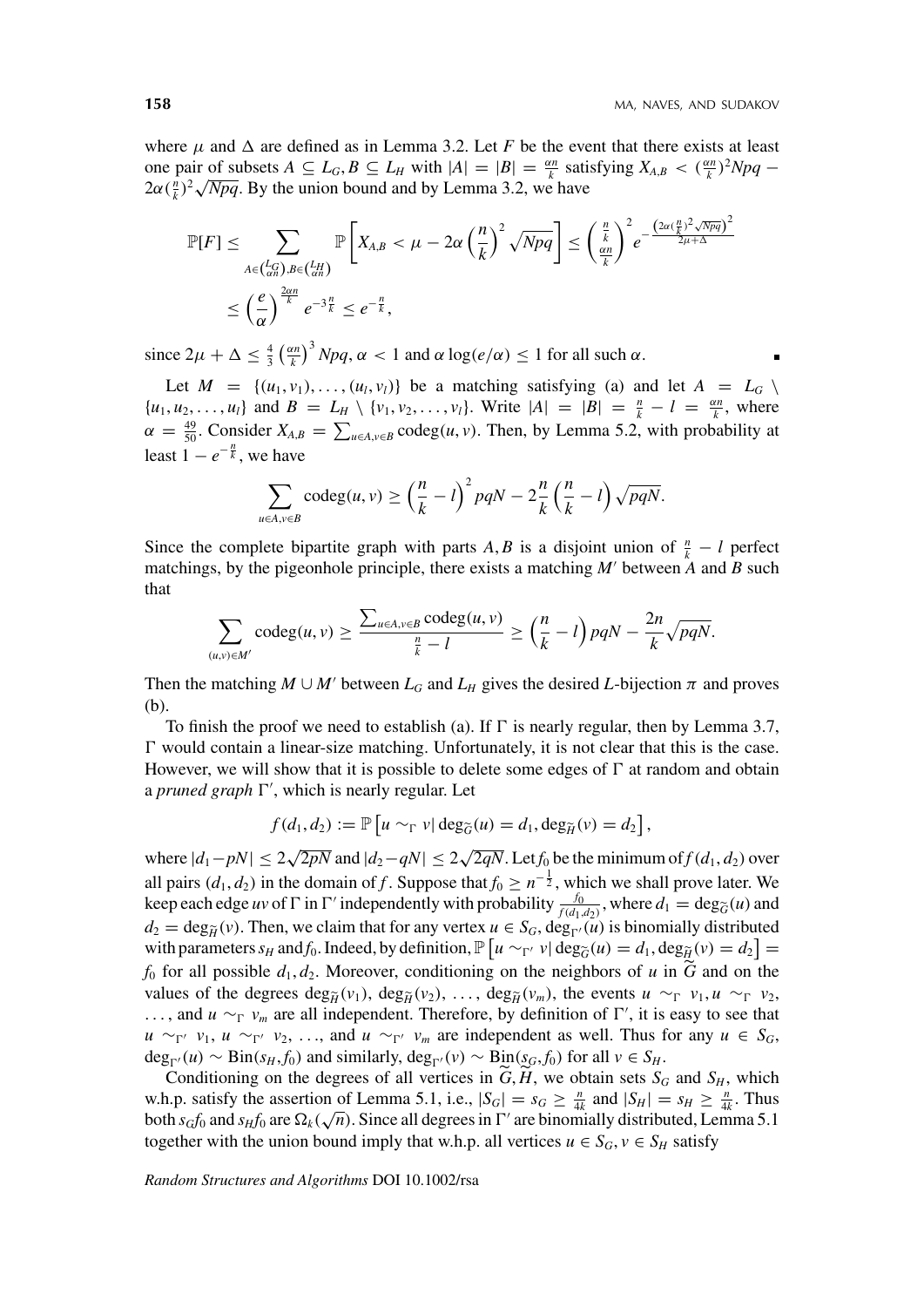DISCREPANCY OF RANDOM GRAPHS AND HYPERGRAPHS **159**

$$
\frac{s_H f_0}{2} \le \deg_{\Gamma'}(u) \le \frac{3s_H f_0}{2} \quad \text{and} \quad \frac{s_G f_0}{2} \le \deg_{\Gamma'}(v) \le \frac{3s_G f_0}{2}.
$$

Therefore, the max-degree  $\Delta(\Gamma') \leq \max \left\{ \frac{3s_H f_0}{2}, \frac{3s_G f_0}{2} \right\}$  $\left\{\leq \frac{3nf_0}{2k} \text{ and } e(\Gamma') \geq \frac{s_Gs_Hf_0}{2} \geq \frac{n^2f_0}{32k^2}. \right\}$ Thus by Lemma 3.7,  $\Gamma'$  has a matching of size at least  $\frac{e(\Gamma')}{\Delta(\Gamma')+1} \geq \frac{n}{50k}$ , completing the proof of (a).

It remains to prove the bound  $f_0 \ge n^{-\frac{1}{2}}$ . Let  $K = \frac{\log n}{5000} \ge 1$ . Since *pN* tends to infinity, *p* ≤ *q* ≤ 1/2 and  $|d_1 - pN|$  ≤ 2 $\sqrt{2pN}$ , we have  $1 \le d_1 = (1 + o(1))pN \le \frac{2N}{3}$ . Similarly  $1 \le d_2 = (1 + o(1))qN \le \frac{2N}{3}$ . Also recall that  $pqN \ge \frac{1}{30} \log n$ , which implies

$$
\frac{d_1 d_2}{100N} = (1 + o(1)) \frac{pqN}{100} \ge (1 + o(1)) \frac{\log n}{3000} > K.
$$

Therefore we can apply Lemma 3.5 with  $\Delta = \sqrt{\frac{d_1 d_2 K}{N}} >$ <sup>√</sup>*pqN* log *<sup>n</sup>*  $\frac{q_i v \log n}{100}$ . By the definition of  $f(d_1, d_2)$ , we have

$$
f(d_1, d_2) = \sum_{\substack{t \geq \frac{d_1d_2}{N} + \frac{\sqrt{pqN\log n}}{100}}} \frac{\binom{d_1}{t}\binom{N-d_1}{d_2-t}}{\binom{N}{d_2}} \geq \sum_{\substack{t \geq \frac{d_1d_2}{N} + \Delta}} \frac{\binom{d_1}{t}\binom{N-d_1}{d_2-t}}{\binom{N}{d_2}} \geq e^{-40K} > n^{-\frac{1}{2}}.
$$

This completes the proof.

#### **5.2. Sparse Case**

In this subsection, we prove the lower bound in the sparse case  $pqN \leq \frac{1}{30} \log n$ . Note that, since  $p \leq q$  and  $\binom{n}{k}$  $\binom{n}{k} \leq 3N \frac{n}{k}$  in this case, we have  $p \leq N^{-1/2 + o(1)}$  and  $pq \binom{n}{k}$  $\binom{n}{k}$  < *n* log *n*. The proof runs along the same lines as that of the dense case differing only in the application of Lemma 3.6 to obtain an  $\sum$ *L*-bijection  $\pi$  :  $V \rightarrow V$  whose sum of codegrees  $u \in L_G$  codeg $(u, \pi(u))$  is large. Suppose first that  $pN \ge \frac{\log n}{5 \log \gamma}$ . Recall that  $\gamma = \frac{\log n}{pqN} \ge 30$ and thus  $\frac{\log n}{6 \log \gamma} \ge \frac{\log n}{42 \log \gamma} + \frac{\log n}{\gamma} = \frac{\log n}{42 \log \gamma} + pqN$ . Also,  $\sqrt{pqm} \log n \le \sqrt{pq\binom{n}{k}}$  $\binom{n}{k} \log n \ll$ log *n*  $\frac{\log n}{42 \log \gamma}$  *n*. Therefore it is enough to find a bijection  $\pi$  between  $L_G$  and  $L_H$  such that  $\sum_{u \in L_G} \text{codeg}(u, \pi(u)) \ge (1 + o(1)) \frac{n}{k} \cdot \frac{\log n}{6 \log y}$ . Using such bijection, together with above inequalities and  $m + N^{\frac{n}{k}} = {n \choose k}$  $\binom{n}{k}$ , we obtain that

$$
e(G_{\pi} \cap H) = \sum \operatorname{codeg}(u, \pi(u)) + e_{\pi}
$$
  
\n
$$
\geq (1 + o(1)) \frac{n}{k} \frac{\log n}{6 \log \gamma} + pqm - \sqrt{pqm} \log n
$$
  
\n
$$
\geq (1 + o(1)) \frac{\log n}{42 \log \gamma} \frac{n}{k} + pq {n \choose k}.
$$

Analogous to the dense case, we define the connection graph  $\Gamma = \Gamma(G, H)$  for the sparse case. But the criterion to add edges to  $\Gamma$  is different – *u* and *v* are joined if and only if codeg $(u, v) \ge \frac{\log n}{6 \log y}$ . Again, our goal is to find a large matching in  $\Gamma$ , but the strategy will be slightly different this time.

Partition the vertices of  $L_G$  into  $r = \frac{n}{ks}$  disjoint sets  $S_1, \ldots, S_r$  each of size  $s = n^{2/5}$ . We will construct  $\pi$  by applying the following greedy algorithm to each set. Let us start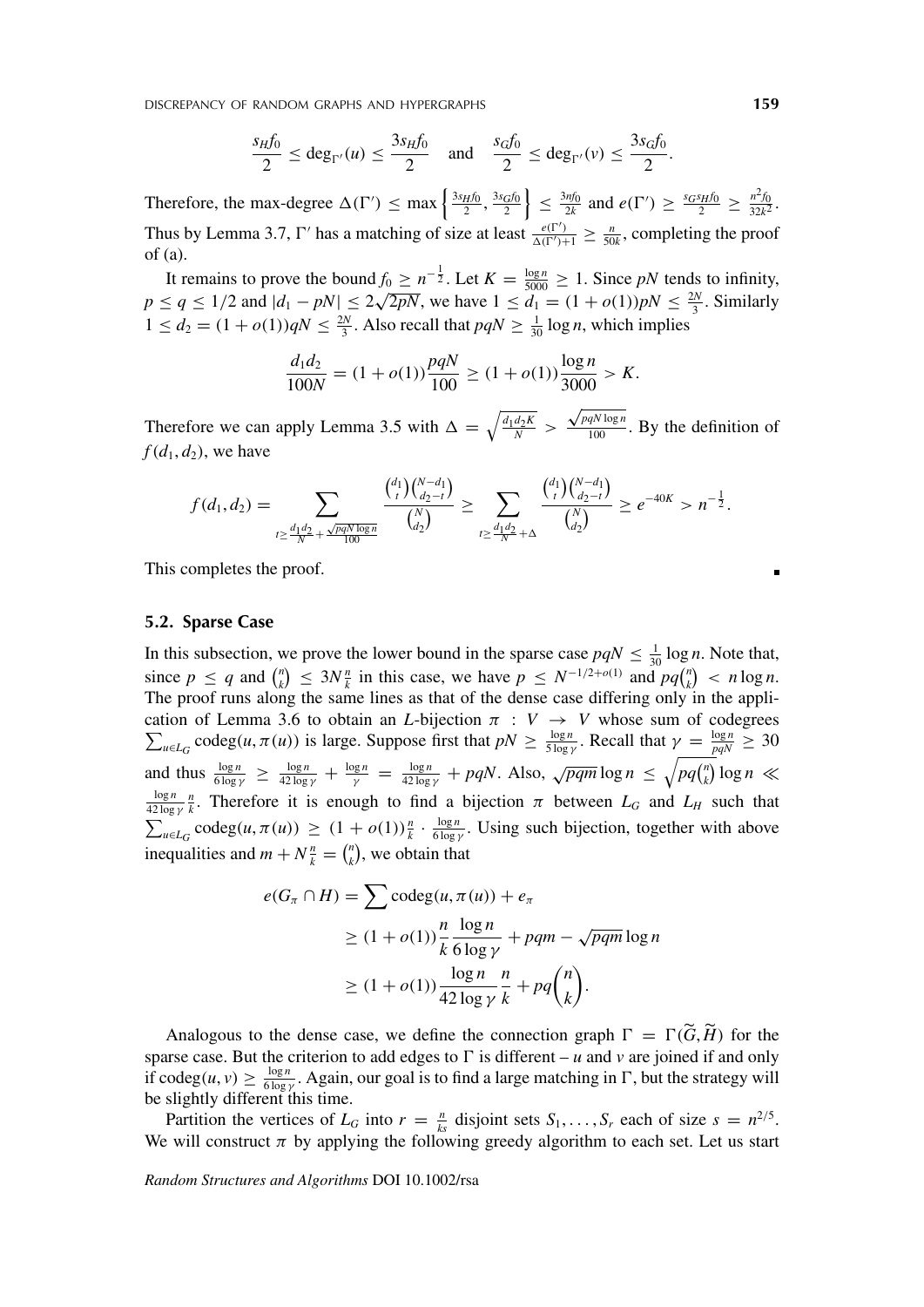with  $S_1$ . The algorithm will reveal the edges emanating from  $S_1$  to R in  $\tilde{G}$  by repeatedly exposing the neighborhood of a vertex in *S*1, one at a time. Throughout this process, we construct a subset  $S'_1 \subseteq S_1$  of size  $(1 + o(1))|S_1|$  and a family of disjoint sets  $N_u \subseteq R$ , such that each  $N_u$  has size  $(1 + o(1))Np$  and is contained in the neighborhood of *u*, for all  $u \in S'_1$ . At each step, we pick a fresh vertex *u* in  $S_1$  and expose its neighborhood. If *u* has a set of  $(1 + o(1))Np$  neighbors which is disjoint from  $N_w$  for all w in the current  $S'_1$ , denote this particular set by  $N_u$  and put  $u$  in the set  $S'_1$ ; otherwise move to the next fresh vertex in  $S_1$ , until there are none left. The union  $X = \bigcup_{w \in S'_1} N_w$  always has size at most  $O(pN \cdot s) \le N^{0.9 + o(1)}$ . Moreover, every vertex in  $R \setminus X$  is adjacent to *u* independently with probability *p*. Since  $pN \ge \omega(1)$  tends to infinity with *n*, the set of neighbors of *u* outside *X* has size  $(1 + o(1))$ |*R*  $\setminus X$ |*p* =  $(1 + o(1))$ *Np* with probability  $1 + o(1)$ . Thus, there exists an absolute lower bound  $p_0 = 1 + o(1)$  such that the event " $S'_1$  contains *u*" occurs with probability at least  $p_0$ , for all *u*. Furthermore, conditioned on the sizes of  $R \setminus X$ , these events are independent for different vertices *u*. A straightforward coupling argument shows that the number of elements in  $S_1'$  can be bounded below by a binomial random variable with *s* trials and probability  $p_0$ . Therefore, by Lemma 3.1, w.h.p.  $|S'_1| = (1 + o(1))|S_1|$ . Next, we construct the partial matching for  $S_1$ . Consider the disjoint sets  $N_u$ , for  $u \in S'_1$ , each of size  $(1 + o(1))Np$ . Pick an arbitrary vertex *v* in  $L_H$  and expose its neighbors in *H*. This is a random subset  $N_v$  of  $R$ , obtained by taking each element independently with probability *q*. Therefore by case (1) of Lemma 3.6, w.h.p there is a vertex  $u \in S_1'$  such that  $\c{codeg}(u, v) \ge |N_u \cap N_v| \ge \frac{\log n}{6 \log y}$ . Define  $\pi(u) = v$ , remove *u* from  $S'_1$ , remove *v* from  $L_H$ and continue. Note that, as long as there are at least  $n^{1/3}$  vertices remaining in  $S'_1$ , we can match one of them with a newly exposed vertex from  $L_H$  such that the codegree of this pair is at least  $\frac{\log n}{6 \log \gamma}$ . Once the number of vertices in *S*<sup>1</sup><sub>1</sub> drops below  $n^{1/3}$ , leave the remaining vertices unmatched. W.h.p. we can match a  $1 + o(1)$  fraction of the vertices in  $S_1$ .

Continue the above procedure for  $S_2, \ldots, S_r$  as well. At the end of the process, we will have matched a  $1 + o(1)$  fraction of all the vertices in  $L_G$  with distinct vertices in  $L_H$  such that codegree of every matched pair is at least  $\frac{\log n}{6 \log y}$ . Therefore the sum of the codegrees of this partial matching is at least  $(1 + o(1))\frac{n}{k} \cdot \frac{\log n}{6 \log \gamma}$ . To obtain the bijection  $\pi$ , one can match the remaining vertices in  $L_G$  and  $L_H$  arbitrarily.

When  $pN < \frac{\log n}{5 \log \gamma}$  the same proof as above together with case (2) of Lemma 3.6 yields a bijection  $\pi$  such that  $\sum_{u \in L_G} \text{codeg}(u, \pi(u)) \ge (1 + o(1))\frac{n}{k} \cdot pN$ . Since  $q \le \frac{1}{2}, p \ge \frac{o(1)}{N}$ and  $m = \binom{n}{k}$  $\binom{n}{k} - N\frac{n}{k}$ , this implies

$$
e(G_{\pi} \cap H) \ge (1 + o(1)) \frac{n}{k} pN + pqm - \sqrt{pqm} \log n
$$
  
=  $\Theta_k \left( p \binom{n}{k} \right) + pq \binom{n}{k}.$ 

finishing the analysis of the sparse case.

### **6. CONCLUDING REMARKS**

As we stated in the introduction, Theorem 1.1 also yields tight bounds when *p* and/or  $q > \frac{1}{2}$ . For any *G* and *H*, one can check that disc(*G*,  $\overline{H}$ ) = disc(*G*, *H*), where  $\overline{H}$  is the complement of *H*. Moreover,  $\overline{H}$  is distributed according to  $\mathcal{H}_k(n, 1-q)$ , hence we can reduce the case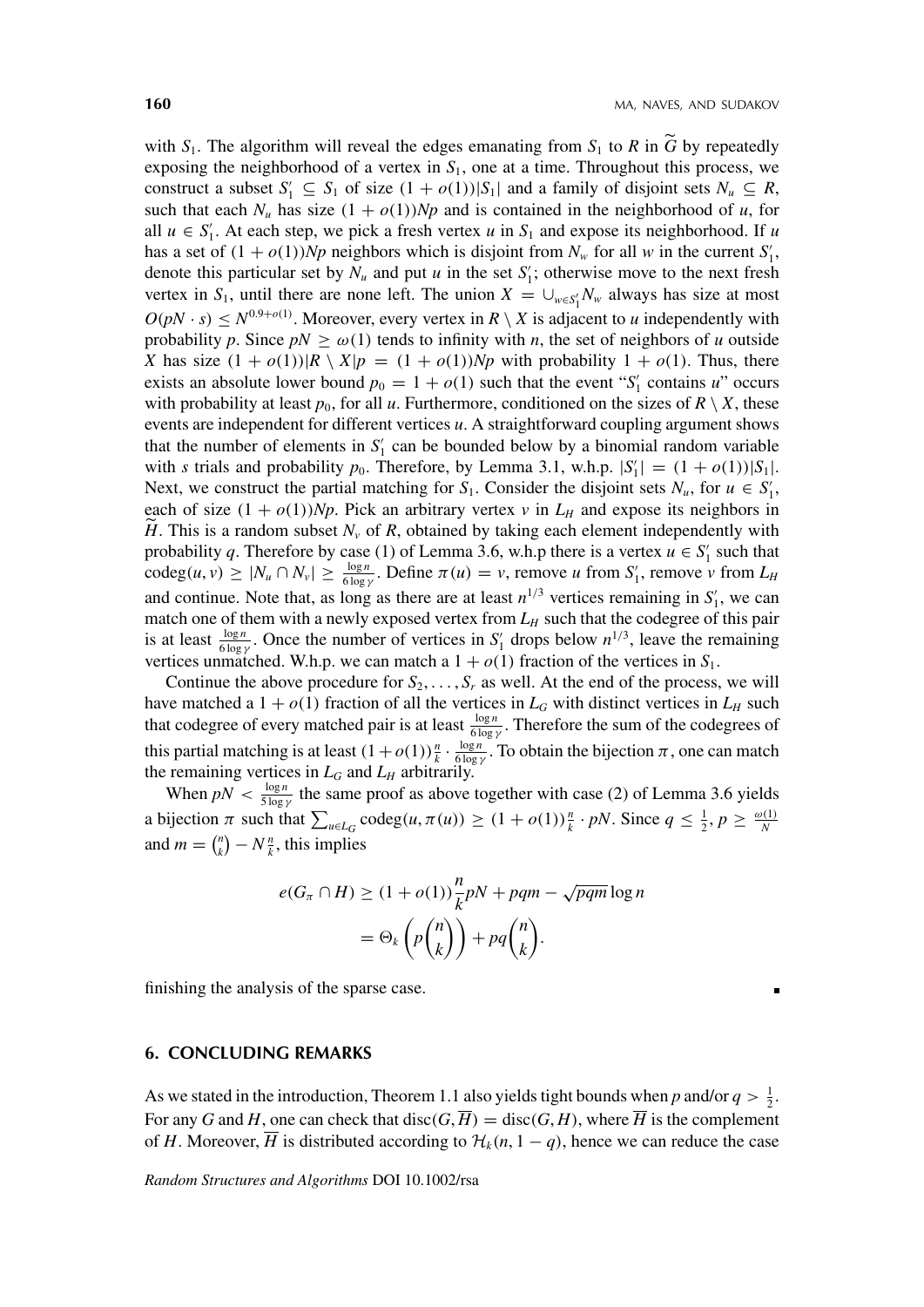$q > \frac{1}{2}$  to the case  $q' = 1 - q \leq \frac{1}{2}$ ; the same holds when we take the complement of *G* instead. We remark that one can determine the discrepancy when *p* is smaller than  $\frac{\omega(1)}{N}$ , but we chose not to discuss this range here, since the proof is similar to the sparse case and it wouldn't provide any new insight.

The definition of discrepancy can be rephrased as disc( $G$ ,  $H$ ) = max {disc<sup>+</sup>( $G$ ,  $H$ ), disc<sup>−</sup>(*G*, *H*)}, where disc<sup>+</sup>(*G*, *H*) = max<sub>*π*</sub>  $e(G_\pi \cap H) - \rho_G \rho_H \binom{n}{k}$  $\binom{n}{k}$  and disc<sup>−</sup>(*G*, *H*) =  $\rho$ *G* $\rho$ *H* $\binom{n}{k}$  $\binom{n}{k}$  – min<sub>*π*</sub> *e*( $G_{\pi} \cap H$ ) are the *one-sided relative discrepancies*. In fact, all the lower bounds we obtained are for disc<sup>+</sup>(*G*, *H*), and some of them are not true for disc<sup>−</sup>(*G*, *H*). This is because disc<sup> $-(G,H) \leq \rho_G \rho_H \binom{n}{k}$ </sup>  $\binom{n}{k} \simeq pq \binom{n}{k}$  $\binom{n}{k}$  and in the sparse case,  $pq\binom{n}{k}$  $\binom{n}{k}$  could be much smaller than  $disc(G, H)$ . Under the same hypothesis and using similar ideas as in Theorem 1.1, one can show that

$$
\operatorname{disc}^-(G,H) = \begin{cases} \Theta_k\left(\sqrt{pq\binom{n}{k}n\log n}\right) & \text{if } pqN > \frac{1}{30}\log n; \\ \Theta_k\left(pq\binom{n}{k}\right) & \text{otherwise.} \end{cases}
$$

The last equation is related to the lower tail of the binomial distribution.

It would be interesting to determine the exact dependence on *k* of the relative discrepancy. It also worth mentioning that there are a substantial number of open problems about  $disc(G, H)$  and its related topics in [4].

## **ACKNOWLEDGMENT**

We would like to thank two anonymous referees for the thorough and helpful comments and suggestions on the early version of this paper. After this paper was written and submitted for publication, we learned that Bollobás and Scott [5] obtained similar results.

#### **REFERENCES**

- [1] N. Alon and J. Spencer, The probabilistic method, John Wiley Inc., New York, 2008.
- [2] J. Beck and V. T. Sós, Discrepancy theory, In Handbook of Combinatorics, Vol. 2, Elsevier, Amsterdam, 1995, pp. 1405–1446.
- [3] B. Bollobás and A. Scott, Discrepancy in graphs and hypergraphs, E. Gyori, G. O. H. Katona, and L. Lovász (Editors), In More sets, graphs and numbers, Bolyai Soc. Math. Stud. 15, Springer, Berlin, 2006, pp. 33–56.
- [4] B. Bollobás and A. Scott, Intersection of graphs, J Graph Theory 66 (2011), 261–282.
- [5] B. Bollobá and A. Scott, Intersection of random hypergraphs and tournaments, submitted.
- [6] B. Chazelle, The discrepancy method, Cambridge University Press, Cambridge, 2000, pp. xviii+463.
- [7] F. R. K. Chung, R. L. Graham, and R. M. Wilson, Quasi-random graphs, Combinatorica 9 (1989), 345–362.
- [8] P. Erdős, M. Goldberg, J. Pach, and J. Spencer, Cutting a graph into two dissimilar halves, J Graph Theory 12 (1988), 121–131.